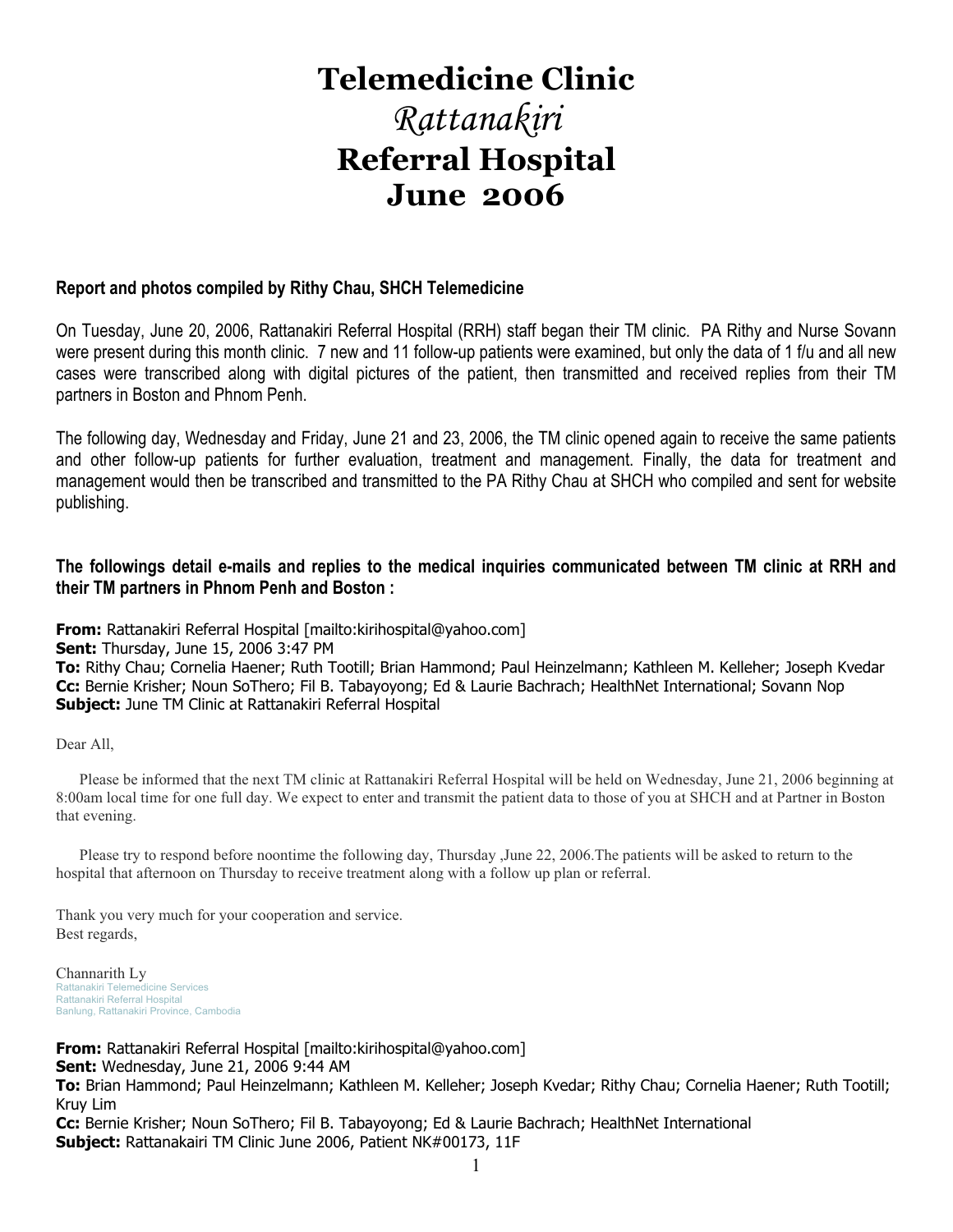Dear All,

Thank you for participating in the Rattanakairi Telemedicine.In this month we have 7 new cases, so this morning I sent 4 cases and this afternoon i probably will sent 3 more cases. Best regards

Channarith/Rithy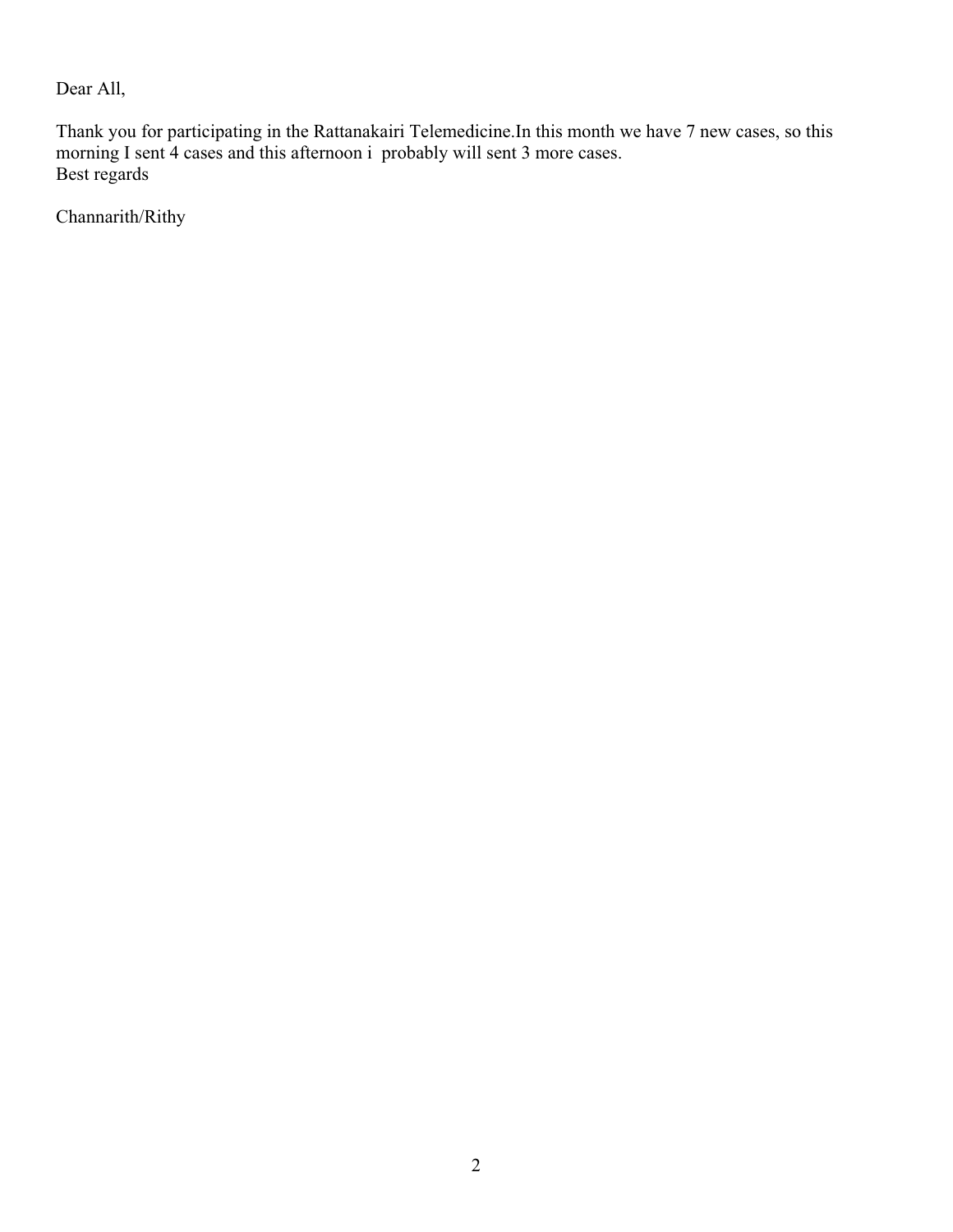

### **Patient: NK#00173,11F, Village III**

**Chief Complaint:** Right eye lesion for two weeks

**HPI:** 11F was brought to TM clinic by her grandmother complaining of right eye lesion for two weeks; she also c/o tenderness at lesion, low grade fever, white color pus expressed 10d after lesion developed; right eye with sticky exudates in AM but little amount on/off, no swollen lymph node, no blurry vision, no cardiorespiratory symptoms, no rash, no dysuria.

**PMH/SH:** no

**Social Hx:** no smoking, no alcohol drinking

**Medication:** none

**Allergies:** NKDA

**Family Hx:** Orphan, 1<sup>st</sup> grade living with grandmother

**ROS:** unremarkable

**PE: Vital Signs: BP: 100/58 P:90 R:20 T36.5 Wt** 28kg

**General:** look stable

**HEENT:** PERRLA and EOMI, normal vision; right lower lid lesion with erythema, slightly pustular about 1cm diameter with tenderness, conjunctiva not injected, no lymphadenopathy.

**Chest:** CTA bilaterally, no rale, no rhonchi; HRRR, no murmur

**Abdomen:** soft, flat, no tender, (+)BS, no HSM

**Extremity/Skin:** no edema, no rash, no lesion

**Neuro:** unremarkable

**Previous Lab/Studies:** none

### **Lab/Studies Requests: none**

### **Assessment:**

1. Stye right eyelid

**Plan:**

- 1. Tetracycline eye ointment 5mg apply q12h right eye x 5d
- 2. Ibuprofen 100mg/5cc 10cc po tid x 3d then prn pain

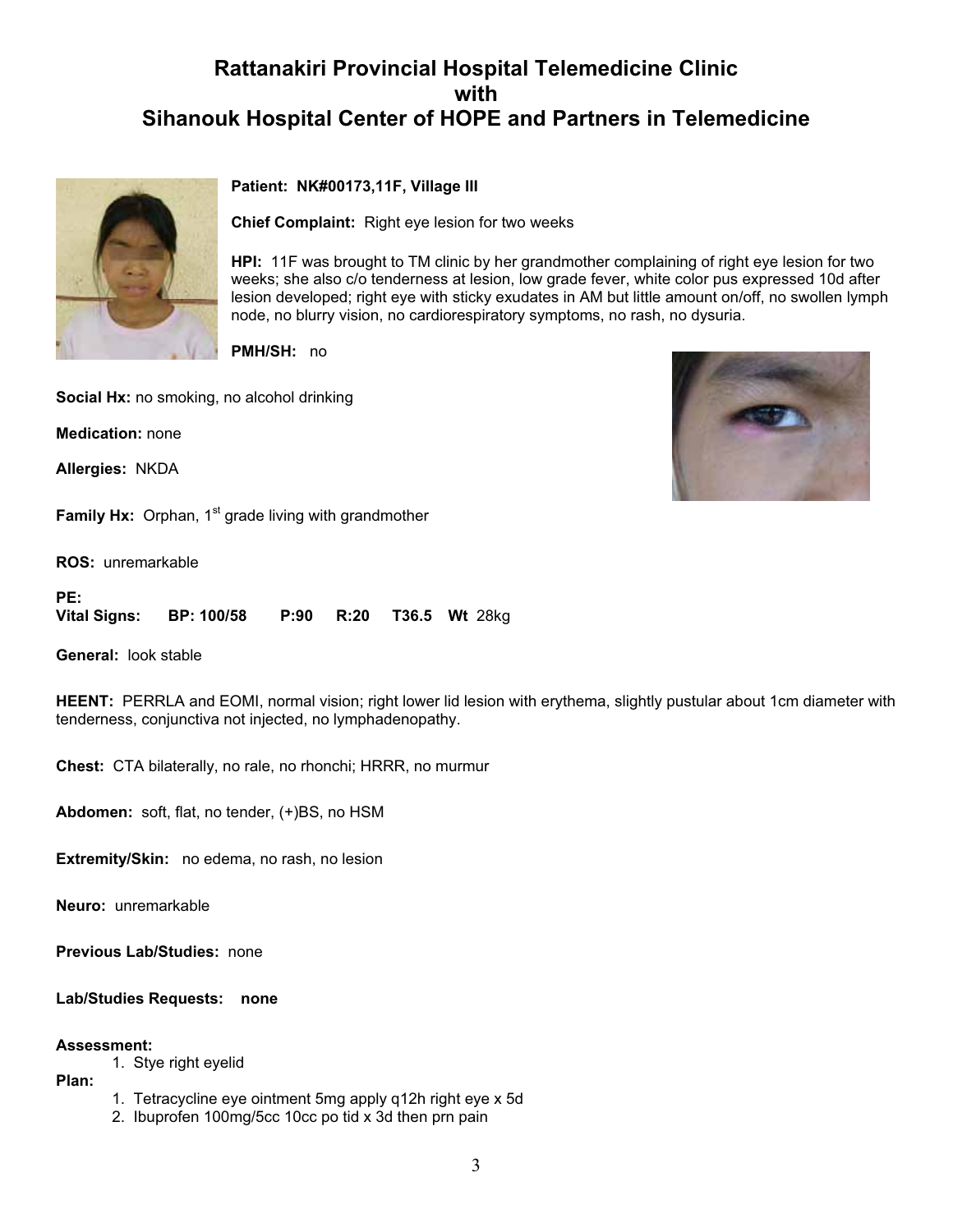### **Comments/Notes:**

**Examined by: Peng Sovann/ Chau Rithy Date: June 20, 2006** 

Please send all replies to kirihospital@yahoo.com and cc: to tmed rithy@online.com.kh . *The information transmitted in this e-mail is intended only for the person or entity to which it is addressed and may contain confidential and/or privileged material. Any review, retransmission, dissemination or other use of or taking of any action in reliance upon, this information by persons or entities other than the intended recipient is prohibited. If you received this e-mail in error, please contact the sender and delete material from any computer.*

**From:** Cornelia haener [mailto:Cornelia\_Haener@online.com.kh] **Sent:** Wednesday, June 21, 2006 4:40 PM **To:** 'Rattanakiri Referral Hospital'; 'Brian Hammond'; 'Paul Heinzelmann'; 'Kathleen M. Kelleher'; 'Joseph Kvedar'; 'Rithy Chau'; 'Ruth Tootill'; 'Kruy Lim' **Cc:** 'Bernie Krisher'; 'Noun SoThero'; 'Fil B. Tabayoyong'; 'Ed & Laurie Bachrach'; 'HealthNet International' **Subject:** RE: Rattanakairi TM Clinic June 2006, Patient NK#00173, 11F

Dear all,

The patient should have a small ophthalmology operation. Usually, these problems are drained from the internal surface of the eyelid. Best would be to bring her to Preah Ang Duong Hospital. **Regards** Cornelia

**From:** Fiamma, Kathleen M. [mailto:KFIAMMA@PARTNERS.ORG] **Sent:** Friday, June 23, 2006 1:50 AM **To:** Rattanakiri Referral Hospital; tmed\_rithy@online.com.kh **Subject:** FW: FW: Rattanakairi TM Clinic June 2006, Patient NK#00173, 11F

Consultation: Pediatric Ophthalmology 6/22/06.

A 11 yr girl with 2 week history of focal lid swelling, erythema, discharge, and discomfort.

Clincal Dx of Sty (hordeolum) is appropriate.

Causitve organism is typically a staphylococcal species

Tetracycline medication may be effective; Bacitracin would be a very good choice for topical treatment. Systemic antibiotics can be helpful with failure of a response to topical treatment. Rarily drainage is neccessary.

Respectfully,

David Walton, MD

---------------------------------------------

**From:** Rattanakiri Referral Hospital [mailto:kirihospital@yahoo.com]

**Sent:** Wednesday, June 21, 2006 10:01 AM

**To:** Brian Hammond; Paul Heinzelmann; Kathleen M. Kelleher; Joseph Kvedar; Rithy Chau; Cornelia Haener; Ruth Tootill; Kruy Lim **Cc:** Bernie Krisher; Noun SoThero; Fil B. Tabayoyong; Ed & Laurie Bachrach; HealthNet International **Subject:** Rattanakairi TM Clinic June 2006, Patient OT#00174, 11F

Dear All, This is the patient OT#00174 and her photos.

Best regards

Channarith/Rithy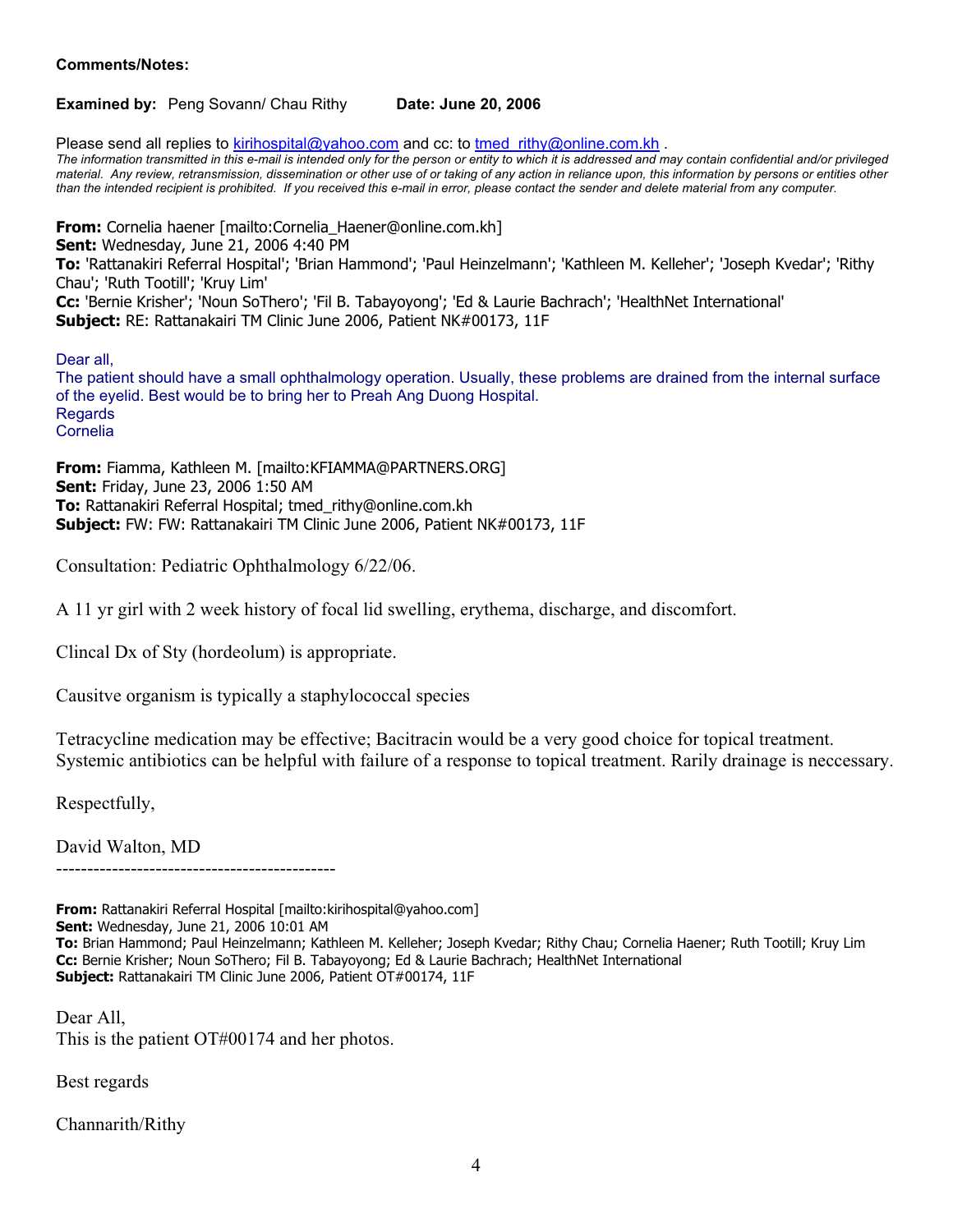

### **Patient: OT#00174, 47F, Village I**

**Chief Complaint:** mass on posterior neck about 2y

**HPI:** 47F has had a mass on posterior neck about 2x3cm about 2y ago and in these 5months it became bigger about 3x5cm with moderate hard, no tender, movable, no erythema, no warmth. She also had symptoms of fatigue, HA on left side usually at noon time and relieved by rest in quiet area and usually came on about 1-2hrs postprandial; no blurred vision, no ear ringing, no neck

tension, no cough, no fever, no GI complaint, no edema

**PMH/SH:** Malaria and Typhoid fever in 2003

**Social Hx:** no smoking, no alcohol drinking

**Medication:** none

**Allergies:** NKDA

**Family Hx:** Mother with HTN, DMII, daughters with thyroid dysfunction

**ROS:** no n/v, no vaginal discharge, last menstrual period on 15 06 2006

| PE: |                                                             |  |  |
|-----|-------------------------------------------------------------|--|--|
|     | Vital Signs: BP: 120/70    P:80    R:20    T36.5    Wt 65kg |  |  |

**General:** look stable

**HEENT:** normocephalic, no oropharyngeal lesion, pink on conjunctiva, mass on posterior neck about 3cmx5cm no tender, no erythema, movable, moderate harden, no lymph node palpable, no JVD

**Chest:** CTA bilaterally, no rale, no rhonchi; HRRR, no murmur

**Abdomen:** soft, flat, no tender, (+)BS, no HSM

**Extremity/Skin:** no edema, no rash, no lesion

**Neuro:** Motor and sensory intact, DTRs intact, no spine tenderness

**GU:** unremarkable

**Today Lab/Studies:** Posterior neck ultrasound mass about 24mm x 39mm with regular border; WBC: 5600/mm<sup>3</sup>, RBC: 4100000/mm $^3$ , Hb 13.5mm, Ht 42%, Eosinophil 03%, Neutrphil 55%, Lymphocyte 40%, M0n0cyte 02%, Platelate cound 240000/mm





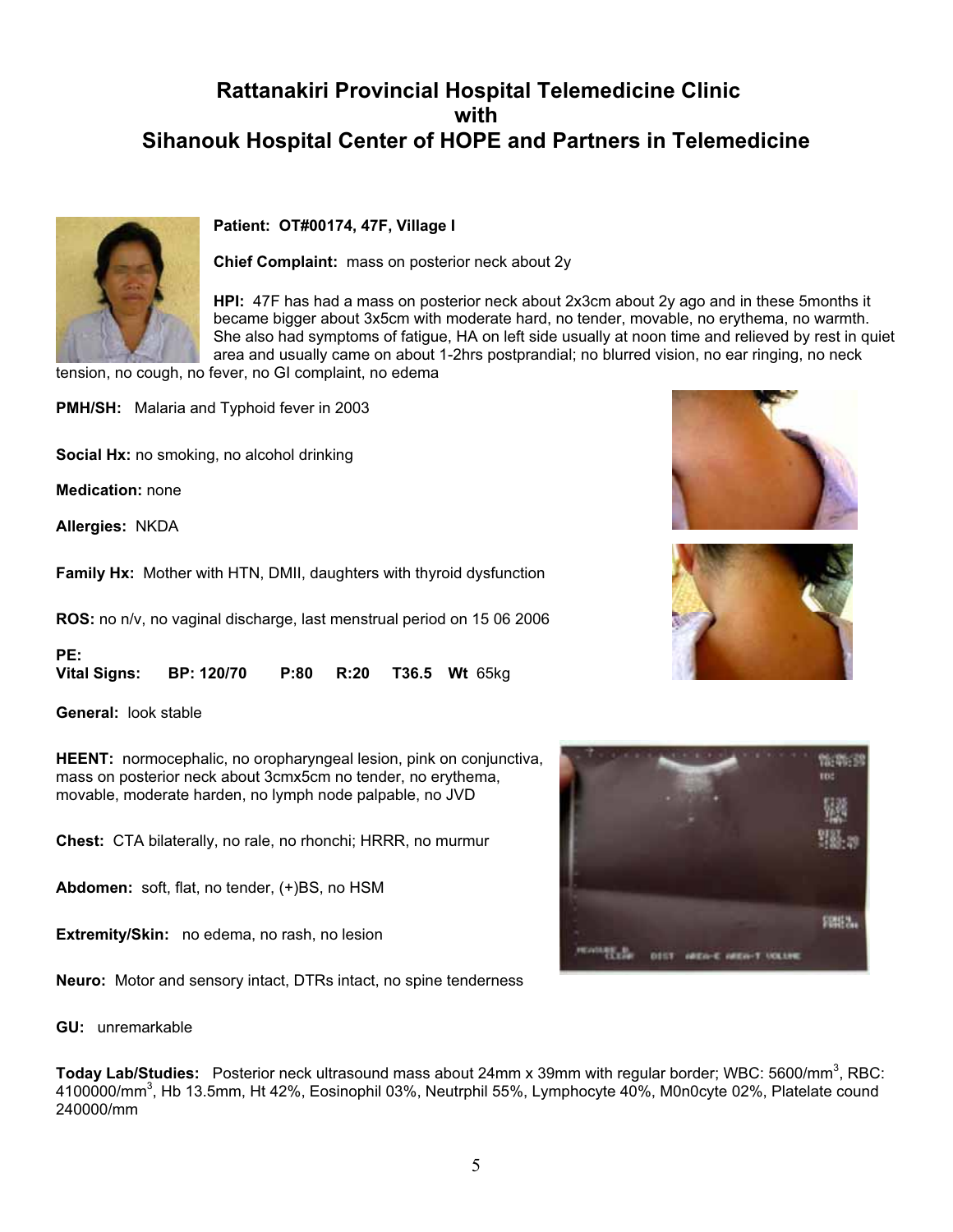### **Lab/Studies Requests:**

### **Assessment:**

- 1. Posterior Neck Tumor
- 2. Migrain HA

### **Plan:**

- 1. Diflunasal 500mg 1 po bid prn HA
- 2. Avoid triggered food (esp. MSG)
- 3. Do we need to do FNA and send for cytology at SHCH?

### **Comments/Notes:**

**Examined by: Peng Sovann/Chau Rithy Date: June 20, 2006** 

Please send all replies to kirihospital@yahoo.com and cc: to tmed\_rithy@online.com.kh .

*The information transmitted in this e-mail is intended only for the person or entity to which it is addressed and may contain confidential and/or privileged material. Any review, retransmission, dissemination or other use of or taking of any action in reliance upon, this information by persons or entities other than the intended recipient is prohibited. If you received this e-mail in error, please contact the sender and delete material from any computer.*

**From:** Cornelia haener [mailto:Cornelia\_Haener@online.com.kh]

**Sent:** Wednesday, June 21, 2006 4:43 PM

**To:** 'Rattanakiri Referral Hospital'; 'Brian Hammond'; 'Paul Heinzelmann'; 'Kathleen M. Kelleher'; 'Joseph Kvedar'; 'Rithy Chau'; 'Ruth Tootill'; 'Kruy Lim'

**Cc:** 'Bernie Krisher'; 'Noun SoThero'; 'Fil B. Tabayoyong'; 'Ed & Laurie Bachrach'; 'HealthNet International' **Subject:** RE: Rattanakairi TM Clinic June 2006, Patient OT#00174, 11F

Dear all,

I am not able to read your images, but from your description it sounds like a lipoma. You mention that it is mobile. Can the surgeon at Ratanakiri Hospital remove it? Regards Cornelia

**No answer from Boston** 

**From:** Rattanakiri Referral Hospital [mailto:kirihospital@yahoo.com] **Sent:** Wednesday, June 21, 2006 10:09 AM **To:** Brian Hammond; Paul Heinzelmann; Kathleen M. Kelleher; Joseph Kvedar; Rithy Chau; Cornelia Haener; Ruth Tootill; Kruy Lim **Cc:** Bernie Krisher; Noun SoThero; Fil B. Tabayoyong; Ed & Laurie Bachrach; HealthNet International **Subject:** Rattanakairi TM Clinic June 2006, Patient NB#00175, 10M

**\_\_\_\_\_\_\_\_\_\_\_\_\_\_\_\_\_\_\_\_\_\_\_\_\_\_\_\_\_\_\_\_\_\_\_\_\_\_\_\_\_\_\_\_\_\_\_\_\_\_\_\_\_\_\_\_\_\_\_\_\_\_\_\_\_\_\_\_\_\_\_\_\_\_\_\_\_\_\_\_\_\_\_\_\_\_\_\_\_\_\_\_\_\_\_\_\_\_\_\_\_\_\_\_\_\_\_\_\_\_\_\_\_\_\_\_\_\_**

Dear All, This is the patient NB#00175 and his photos.

Best regards

Channarith/Rithy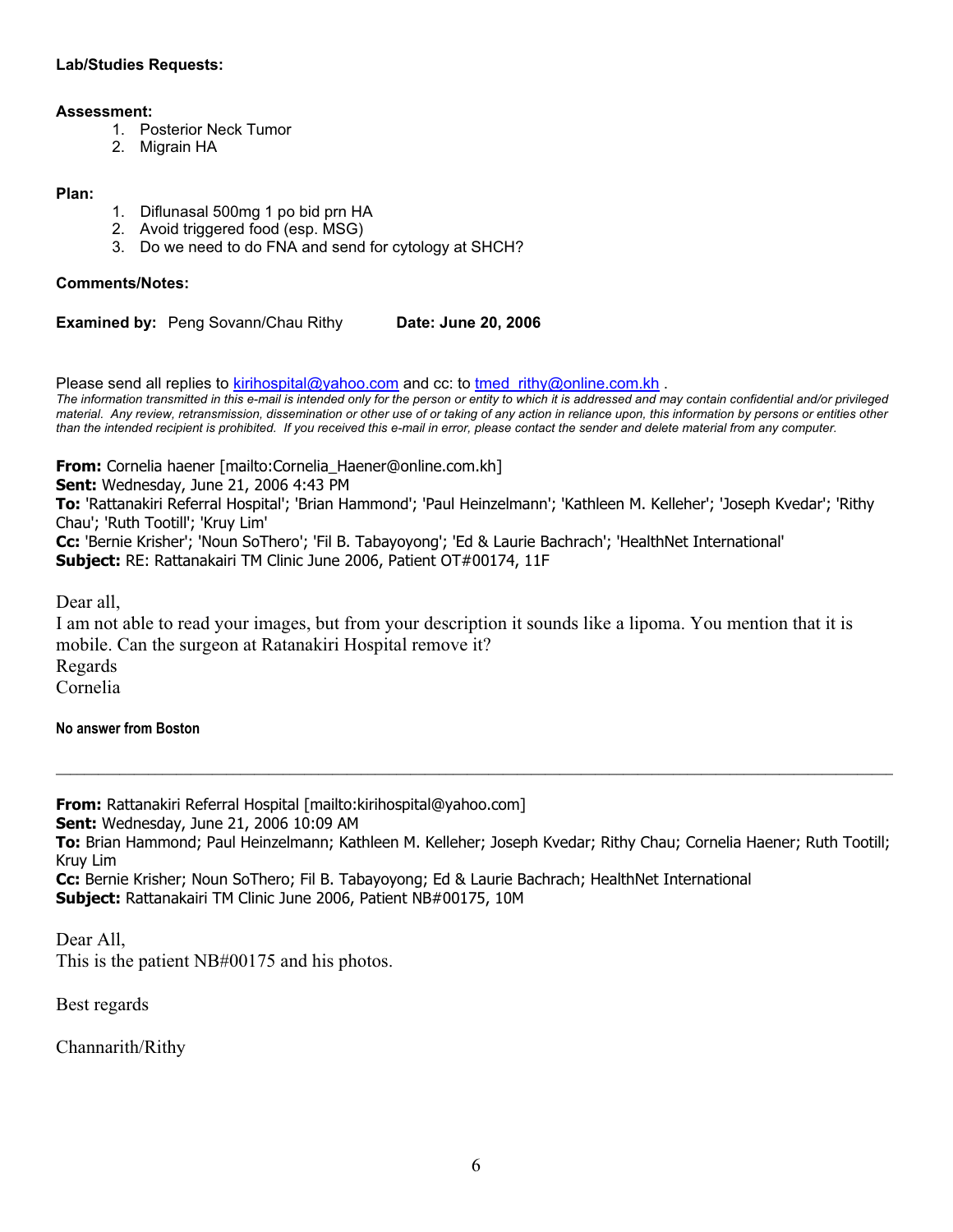

### **Patient: NB#00175, 10M, Village I**

**Chief Complaint:** Left Testicular mass since birth

**HPI:** 10M student came in with his mother complaint of left testicular mass since birth; mass soft but may became hardened during cold weather and hurt slightly; his older sister took him last year to be evaluated at Angkor Hospital for Children in Siem Reap and an operation was done to release his right testicle which was hidden in his pelvis but nothing done for the mass on his left testicle. Denied fever, abd pain, dysuria, hematuria, swollen inguinal LN, scrotal pain (except during cold weather), lesion or rash. Good appetite, no wt loss.

**PMH/SH:** On April 17, 2005 Surgical release of right testicle

**Social Hx:** no smoking, no alcohol drinking

**Medication:** none

**Allergies:** NKDA

**Family Hx:** Grandmother with HTN, DMII

**ROS:** unremarkable

**PE: Vital Signs: BP: 106/75 P: 80 R: 18 T 36.5 Wt** 26.5kg

**General:** look stable

**HEENT:** no oropharyngeal lesion, pink on conjunctiva, no mass no lymph node palpable, no JVD

**Chest:** CTA bilaterally, no rale, no rhonchi; HRRR, no murmur

**Abdomen:** soft, flat, no tender, (+)BS, no HSM, well healed surgical scar on RLQ about 4-5cm

**Extremity/Skin:** no edema, no rash, no lesion

**Neuro:** unremarkable

**GU:** normal genital development, left testicular enlargement mass about 2x3cm, soft, smooth surface, (+) translucent to light, no tenderness, mobile.

**Previous Lab/Studies:** none

**Lab/Studies Requests: none**



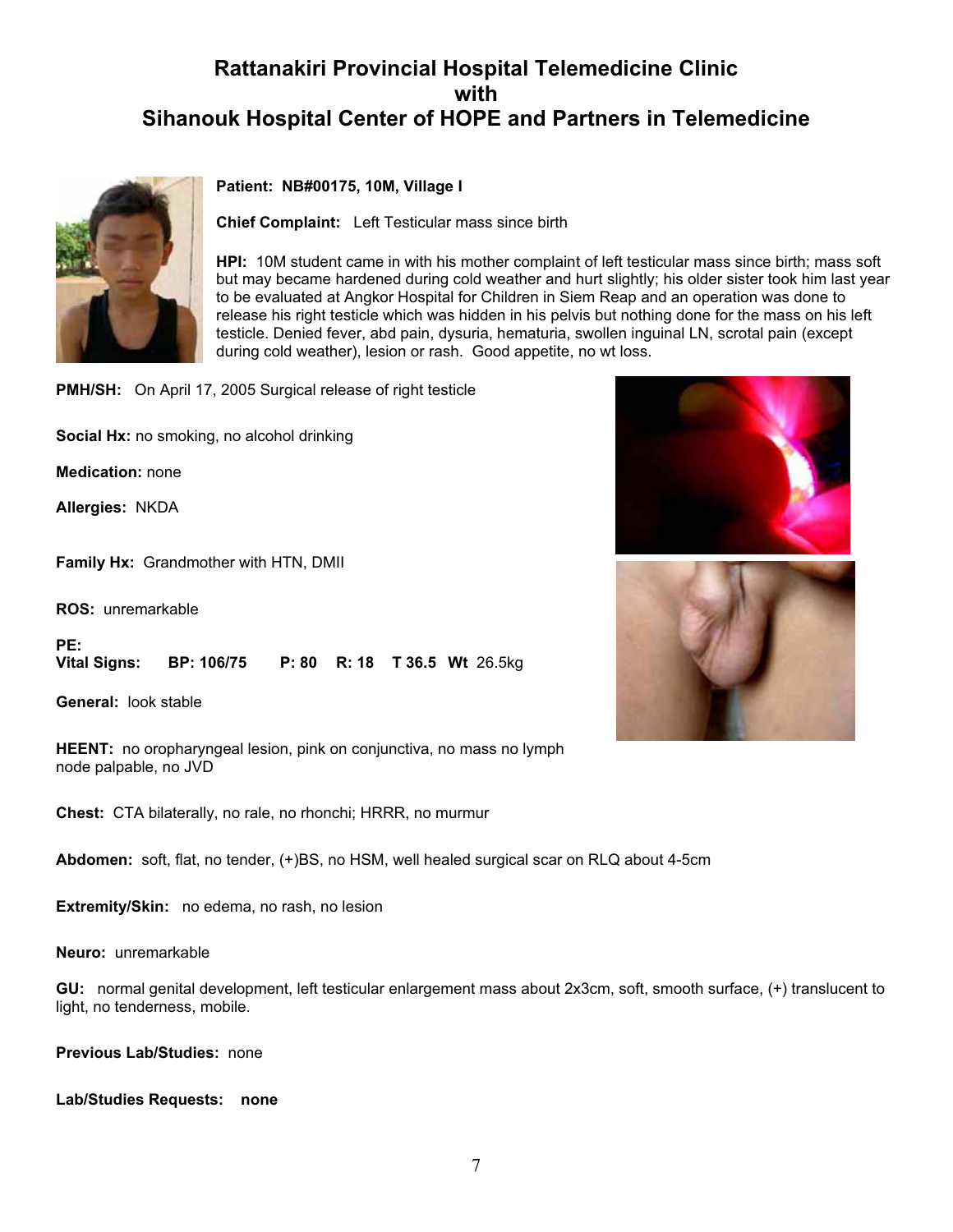### **Assessment:**

1. Left Testicular Hydrocele

### **Plan:**

- 1. Please give me your advise whether to refer him for surgical consultation or possible operation or not
- 2. Ibuprofen 100mg/5cc 10cc po tid prn pain

### **Comments/Notes:**

**Examined by: Peng Sovann/Chau Rithy Date: June 20, 2006** 

Please send all replies to kirihospital@yahoo.com and cc: to tmed rithy@online.com.kh . *The information transmitted in this e-mail is intended only for the person or entity to which it is addressed and may contain confidential and/or privileged* 

*material. Any review, retransmission, dissemination or other use of or taking of any action in reliance upon, this information by persons or entities other than the intended recipient is prohibited. If you received this e-mail in error, please contact the sender and delete material from any computer.*

**From:** Cornelia haener [mailto:Cornelia\_Haener@online.com.kh] **Sent:** Wednesday, June 21, 2006 4:45 PM **To:** 'Rattanakiri Referral Hospital'; 'Brian Hammond'; 'Paul Heinzelmann'; 'Kathleen M. Kelleher'; 'Joseph Kvedar'; 'Rithy Chau'; 'Ruth Tootill'; 'Kruy Lim' **Cc:** 'Bernie Krisher'; 'Noun SoThero'; 'Fil B. Tabayoyong'; 'Ed & Laurie Bachrach'; 'HealthNet International' **Subject:** RE: Rattanakairi TM Clinic June 2006, Patient NB#00175, 10M

Dear all,

It is advisable to do a resection of the hydrocele, either at Angkor children hospital again or at Kuntha Bopha. Regards Cornelia

**No answer from Boston** 

**From:** Rattanakiri Referral Hospital [mailto:kirihospital@yahoo.com]

**Sent:** Wednesday, June 21, 2006 10:14 AM

**To:** Brian Hammond; Paul Heinzelmann; Kathleen M. Kelleher; Joseph Kvedar; Rithy Chau; Cornelia Haener; Ruth Tootill; Kruy Lim

**\_\_\_\_\_\_\_\_\_\_\_\_\_\_\_\_\_\_\_\_\_\_\_\_\_\_\_\_\_\_\_\_\_\_\_\_\_\_\_\_\_\_\_\_\_\_\_\_\_\_\_\_\_\_\_\_\_\_\_\_\_\_\_\_\_\_\_\_\_\_\_\_\_\_\_\_\_\_\_\_\_\_\_\_\_\_\_\_\_\_\_\_\_\_\_\_\_\_\_\_\_\_\_\_\_\_\_\_\_\_\_\_\_\_\_\_\_\_**

**Cc:** Bernie Krisher; Noun SoThero; Fil B. Tabayoyong; Ed & Laurie Bachrach; HealthNet International **Subject:** Rattanakairi TM Clinic June 2006, Patient KK#00176 ,27F

Dear All,

This is the patient KK#00176 and her photos.

Best regards

Channarith/Rithy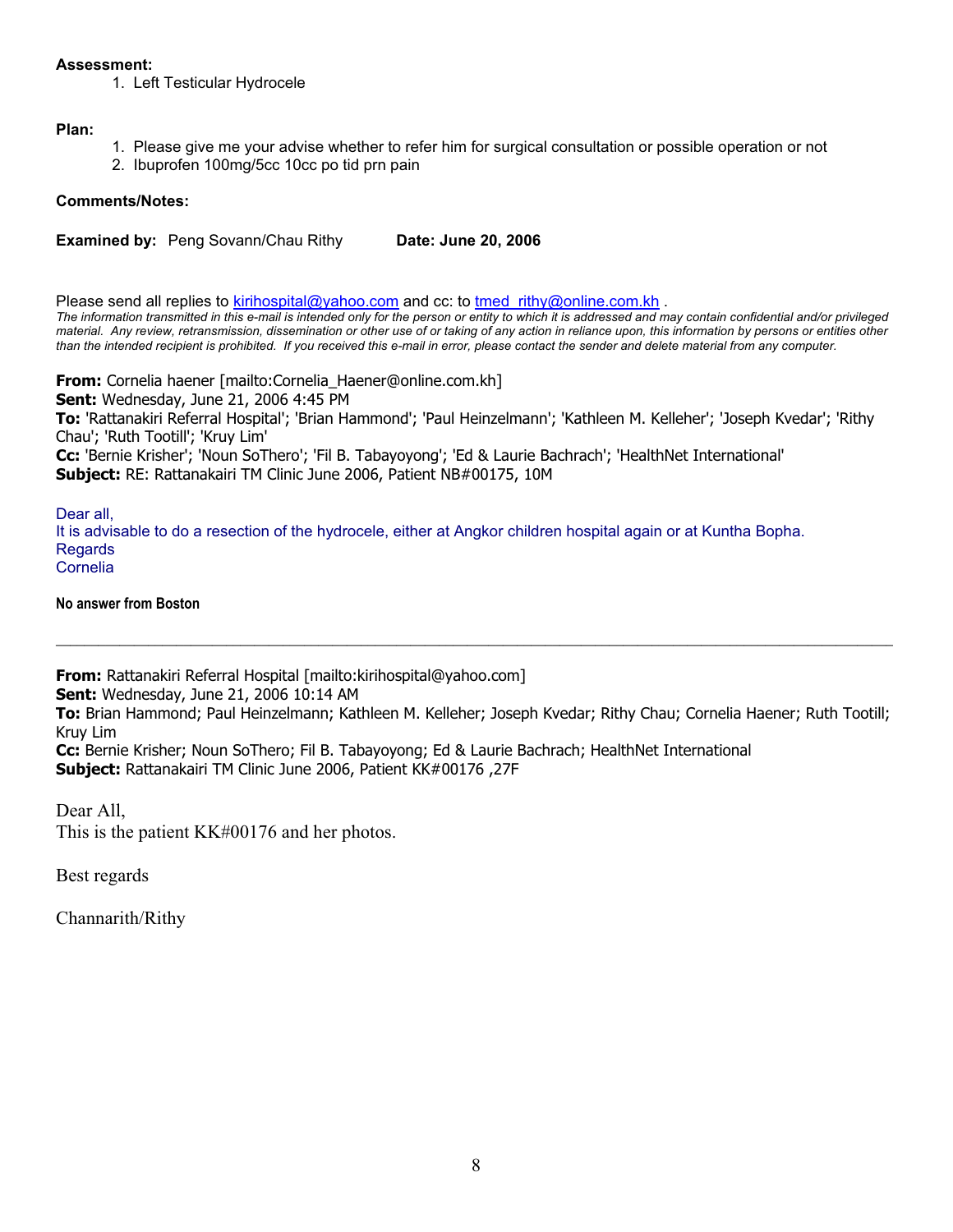

### **Patient: KK#00176, 27F, Village I**

**Chief Complaint:** Heat intolerance about 8y

**HPI:** 27F complaining of heat intolerance about 8y ago and it always happened every one to two years. In this one year she start heat intolerance every month with symptoms of tremor, palpitation and feel something stuck on the throat for sometime but she denied of chest pain, fever, blurred vision, lip numbness, weight loss, dysuria, hematuria; normal appetite. On July 2005 she went to get consultation at Phnom Penh and was treated with some unknown name medication and got a little

better. In these a few days she went to private clinic and she was treated with some unknown medication about 7d but it doesn't get better.



**PMH/SH:** unremarkable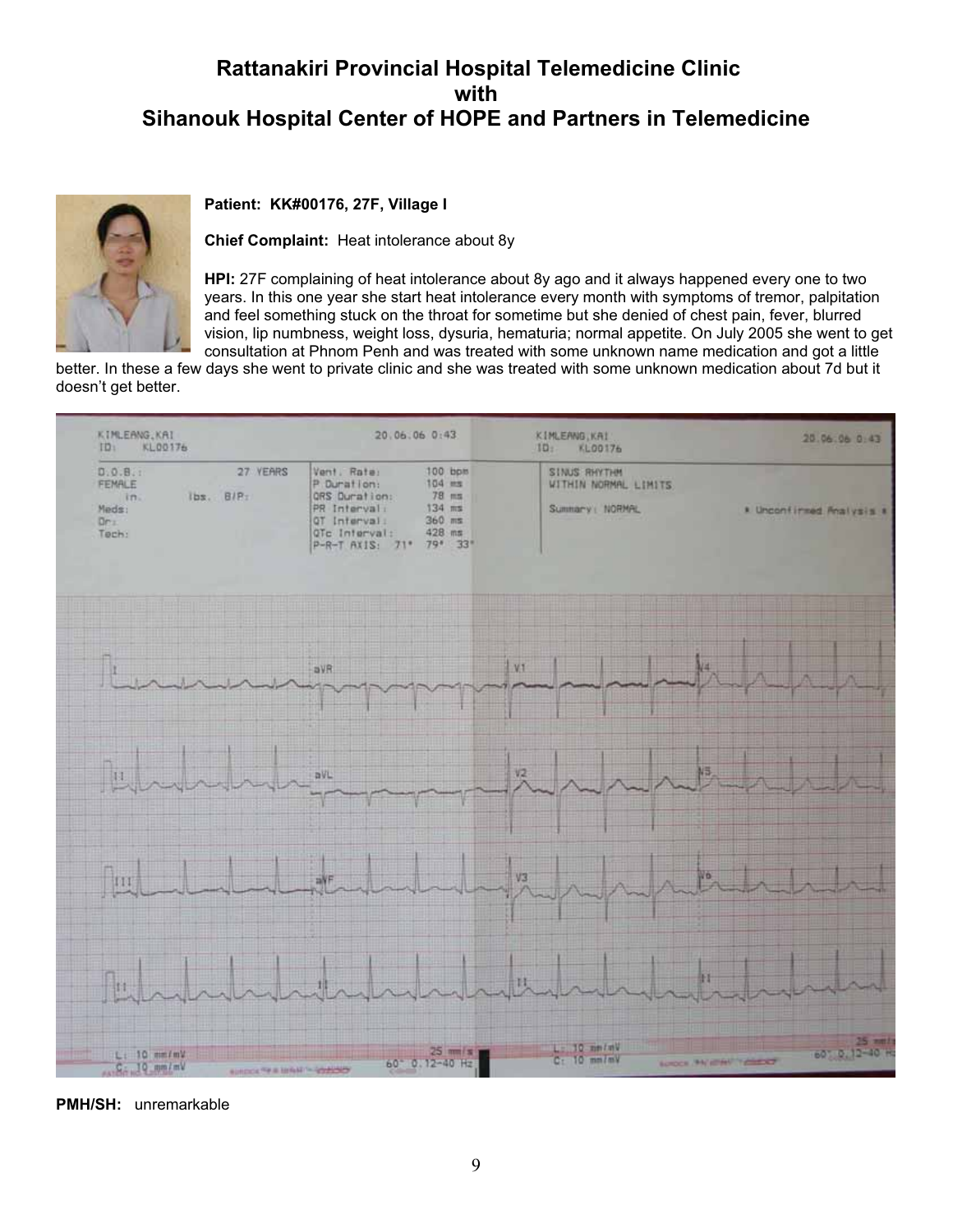### **Social Hx:** no smoking, no alcohol drinking

**Medication:** some unknown name medication

**Allergies:** NKDA

**Family Hx:** no

**ROS:** no n/v, no GI complaint, no edema, regular menstrual period, last on 26 May 2006

**PE: Vital Signs: BP: 100/68 P: 80 R: 20 T 35.6 Wt 48kg**

**General:** look stable

**HEENT:** no oropharyngeal lesion, pink on conjunctiva, no mass, no bruit, no lymph node palpable, no JVD

**Chest:** CTA bilaterally, no rale, no rhonchi; HRRR with opening snap loudest at LLSB, no murmur

**Abdomen:** soft, flat, no tender, (+)BS, no HSM

**Musculoskeletal:** unremarkable

**Neuro:** Motor and sensory intact, DTRs intact

**GU:** unremarkable

**Previous Lab/Studies:**

**Lab/Studies Requests: CBC, Lyte, Creat, BUN, Glucose, TSH, Free T4, EKG (attached),CXR** 

### **Assessment:**

- 1. Thyroid dysfunction?
- 2. Anxiety?
- 3. VHD???

### **Plan:**

1. Draw blood for lab

### **Comments/Notes:**

**Examined by: Peng Sovann/Chau Rithy Date: June 20, 2006** 

Please send all replies to kirihospital@yahoo.com and cc: to tmed rithy@online.com.kh .

*The information transmitted in this e-mail is intended only for the person or entity to which it is addressed and may contain confidential and/or privileged material. Any review, retransmission, dissemination or other use of or taking of any action in reliance upon, this information by persons or entities other than the intended recipient is prohibited. If you received this e-mail in error, please contact the sender and delete material from any computer.*

**From:** Rattanakiri Referral Hospital [mailto:kirihospital@yahoo.com] **Sent:** Wednesday, June 21, 2006 11:37 AM **To:** Brian Hammond; Paul Heinzelmann; Kathleen M. Kelleher; Joseph Kvedar; Rithy Chau; Cornelia Haener; Ruth Tootill; Kruy Lim

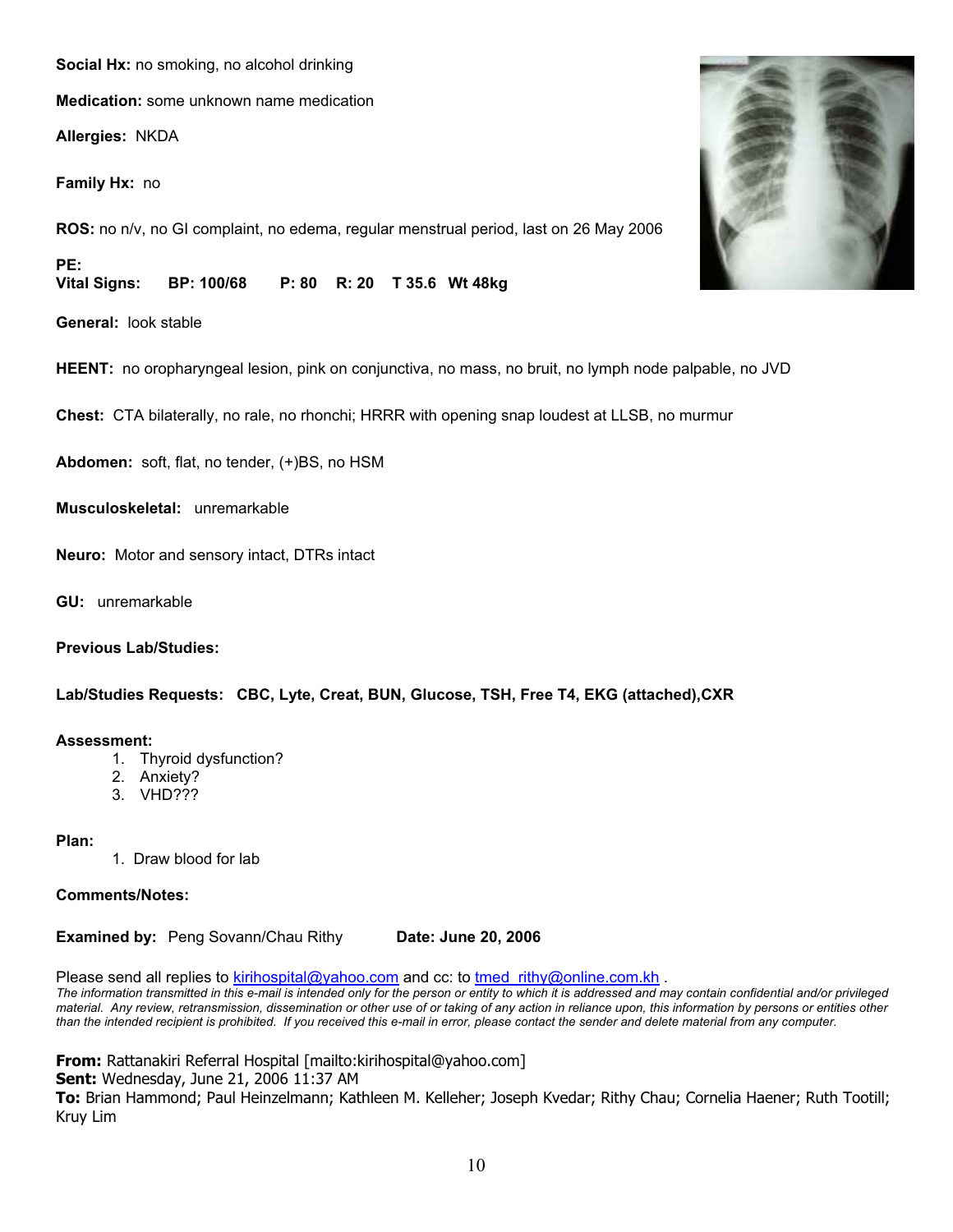**Cc:** Bernie Krisher; Noun SoThero; Fil B. Tabayoyong; Ed & Laurie Bachrach; HealthNet International **Subject:** Rattanakairi TM Clinic June 2006, Patient KK#00176 ,27F

Dear All,

Additional image of CXR for KK#00176.

Best regards

Channarith/Rithy

**From:** Cornelia haener [mailto:Cornelia\_Haener@online.com.kh] **Sent:** Wednesday, June 21, 2006 4:51 PM **To:** 'Rattanakiri Referral Hospital'; 'Brian Hammond'; 'Paul Heinzelmann'; 'Kathleen M. Kelleher'; 'Joseph Kvedar'; 'Rithy Chau'; 'Ruth Tootill'; 'Kruy Lim' **Cc:** 'Bernie Krisher'; 'Noun SoThero'; 'Fil B. Tabayoyong'; 'Ed & Laurie Bachrach'; 'HealthNet International' **Subject:** RE: Rattanakairi TM Clinic June 2006, Patient KK#00176 ,27F

Dear all, I suggest to draw blood for TSH to rule out hyperthyroidism. Clinically, she does not look hyoerthyroid to me. Regards Cornelia

**From:** Barbesino, Giuseppe,M.D. [mailto:GBARBESINO@PARTNERS.ORG] **Sent:** Thursday, June 22, 2006 6:47 PM **To:** Fiamma, Kathleen M.; kirihospital@yahoo.com; tmed\_rithy@online.com.kh **Subject:** RE: Rattanakairi TM Clinic June 2006, Patient KK#00176 ,27F

**This young woman complains of long lasting symptoms suggesting thyroid dysfunction. However those are non specific. On exam, neck appears to be normal and no tachycardia is observed, or other signs of hyperthyroidism. I agree with screening for hyperthyroidism as you are doing, as well as general chemistry and CBC. I am not sure what do you mean by VHD.** 

Giuseppe Barbesino, MD Thyroid Associates Massachusetts General Hospital-Harvard Medical School Wang ACC 730S 55 Fruit St Boston MA, 02114 FAX 617-726-5905 TEL 617-726-7573

**From:** Rattanakiri Referral Hospital [mailto:kirihospital@yahoo.com] **Sent:** Wednesday, June 21, 2006 5:18 PM **To:** Rithy Chau; Kathleen M. Kelleher; Joseph Kvedar; Paul J. M.D. Heinzelmann; Paul Heinzelmann; Kruy Lim; Brian Hammond; Ruth Tootill; Cornelia Haener **Cc:** Bernie Krisher; Noun SoThero; Fil B. Tabayoyong; Ed & Laurie Bachrach; HealthNet International **Subject:** Rattanakiri TM Clinic June 2006 Patient NS#00177

\_\_\_\_\_\_\_\_\_\_\_\_\_\_\_\_\_\_\_\_\_\_\_\_\_\_\_\_\_\_\_\_\_\_\_\_\_\_\_\_\_\_\_\_\_\_\_\_\_\_\_\_\_\_\_\_\_\_\_\_\_\_\_\_\_\_\_\_\_\_\_\_\_\_\_\_\_\_\_\_\_\_\_\_\_\_\_\_\_

Dear All, Here is the patient NS#00177 and her photos. Best regards Channarith / Rithy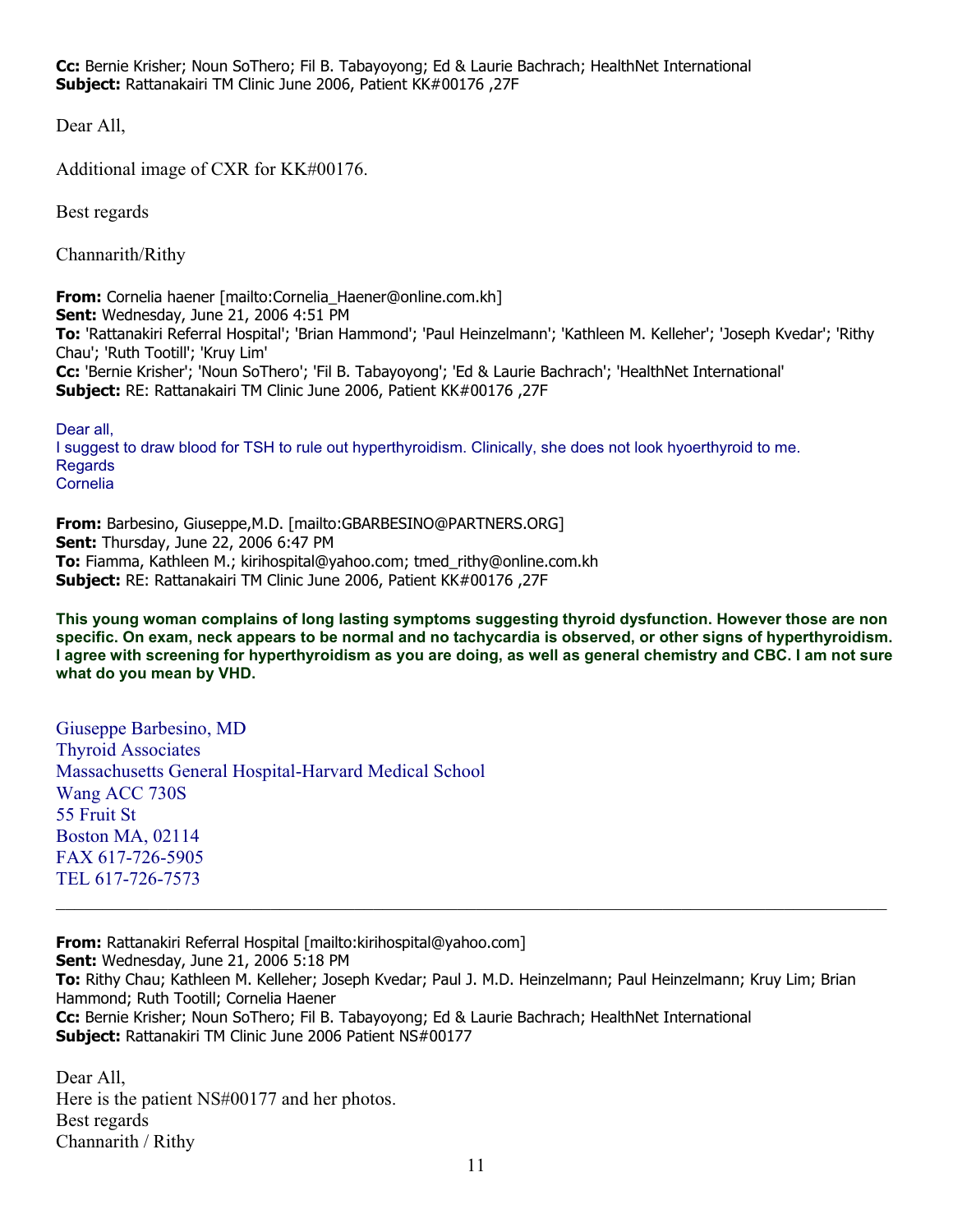### **Patient: NS#00177, 40F**, **Village I**

**Chief Complaint:** a developing mass on her neck x 2 y size :15x 5 em

**HPIPMH/SH:** she complained of palpitation off and on sob off and on, headache, dizziness , she went to Phnom Penh ,and she treated with Neomercazole 1 tab po tid x 1 month, her symptoms got better .and then she stopped the these medicines x 1y. She complaints of developing mass on her neck , palpitation and sob off and on ,back neck pain radiation to head occasionally , sore throat , running nose off and on , exophtalmia .no tremor of extremities , no coma , no n/v , no fever.

**Social Hx:** none

**Allergies:** none

**Family Hx:** none

**ROS:**

**PE:**

| <b>Vital Signs:</b> | <b>BPR:100/60 P48 R20 T:37.5 Wt 55.5kg</b> |  |  |  |  |
|---------------------|--------------------------------------------|--|--|--|--|
|---------------------|--------------------------------------------|--|--|--|--|

**General:** look stable

**HEENT:** running nose, mass is mobile, no bruit, size:15 x 5 em, no mass pain , soft mass , sore throat ,no otitis.

**Chest:** lungs : clear both sides Heart : no murmur ,

**Abdomen:** soft, active BS, no organolmegaly, no mass .

**Musculoskeletal:** unremarkable

**Neuro:** motor and sensory are intact

**GU:**

**Rectal:**

**Previous Lab/Studies:**

**Lab/Studies Requests:** ultrasound of neck, chest x ray, EKG .

**Assessment:** 1.Goiter 2. URI





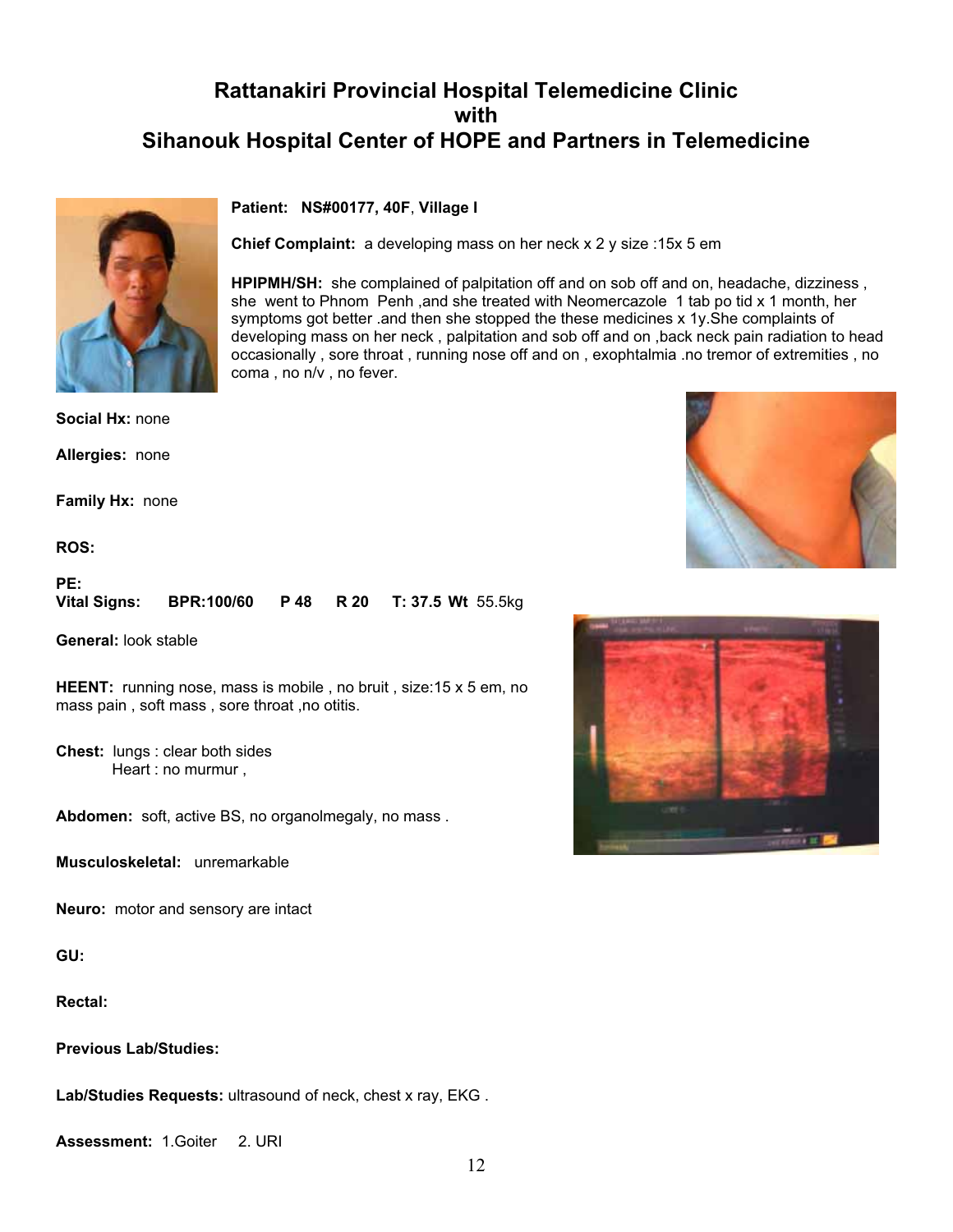### **Plan:** 1.check free T4 and TSH at SHCH

2. Loratidine 10mg 1 po qd prn

3. Para 500 mg 1 tab po qidprn fever/pain



**Comments/Notes:** please give a good idea

**Examined by:** Dr San **Date: 21/6/06**

Please send all replies to kirihospital@yahoo.com and cc: to tmed rithy@online.com.kh .

*The information transmitted in this e-mail is intended only for the person or entity to which it is addredded and may contain confidential and/or priviledged material. Any review, retransmission, dissemination or other use of or taking of any action in reliance upon, this information by persons or entities other than the intended recipient is prohibited. If you received this e-mail in error, please contact the sender and delete material from any computer.*

**From:** Lim kruy [mailto:kruylim@yahoo.com]

**Sent:** Thursday, June 22, 2006 9:42 AM

**To:** Rattanakiri Referral Hospital; Rithy Chau; Kathleen M. Kelleher; Joseph Kvedar; Paul J. M.D. Heinzelmann; Paul Heinzelmann; Brian Hammond; Ruth Tootill; Cornelia Haener **Cc:** Bernie Krisher; Noun SoThero; Fil B. Tabayoyong; Ed & Laurie Bachrach; HealthNet International **Subject:** Re: Rattanakiri TM Clinic June 2006 Patient NS#00177

Dear Channarith and Rithy,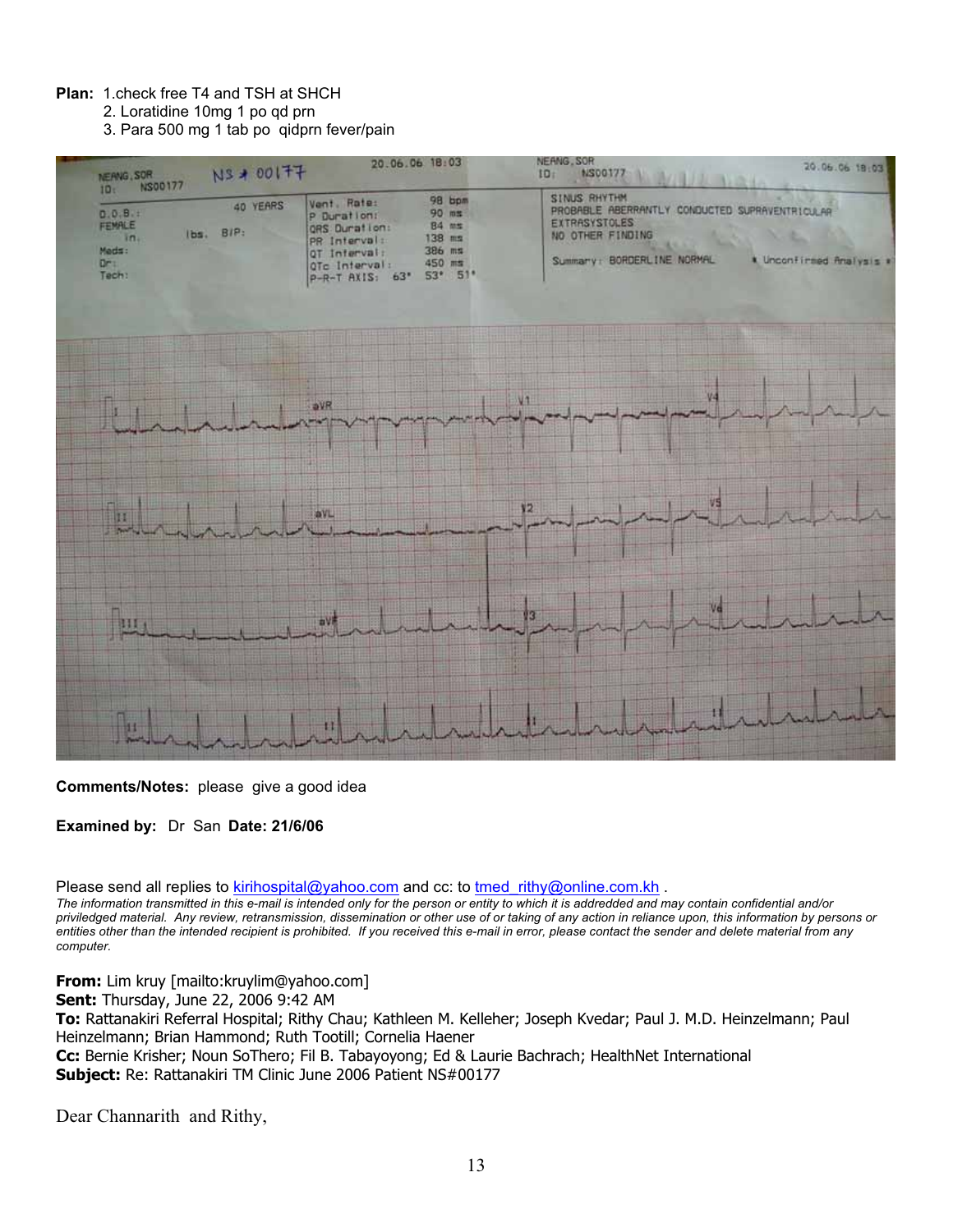I am agree with this plan as well

Take care

kruy

**No answer from Boston**

**From:** Rattanakiri Referral Hospital [mailto:kirihospital@yahoo.com] **Sent:** Wednesday, June 21, 2006 5:01 PM **To:** Rithy Chau; Kathleen M. Kelleher; Joseph Kvedar; Paul J. M.D. Heinzelmann; Paul Heinzelmann; Kruy Lim; Brian Hammond **Cc:** Bernie Krisher; Noun SoThero; Fil B. Tabayoyong; Ed & Laurie Bachrach; HealthNet International **Subject:** Rattanakiri TM Clinic June 2006 Patient KN#00178

Dear All,

Here is the patient KN#00178 and her photos.

Best regards

Channarith / Rithy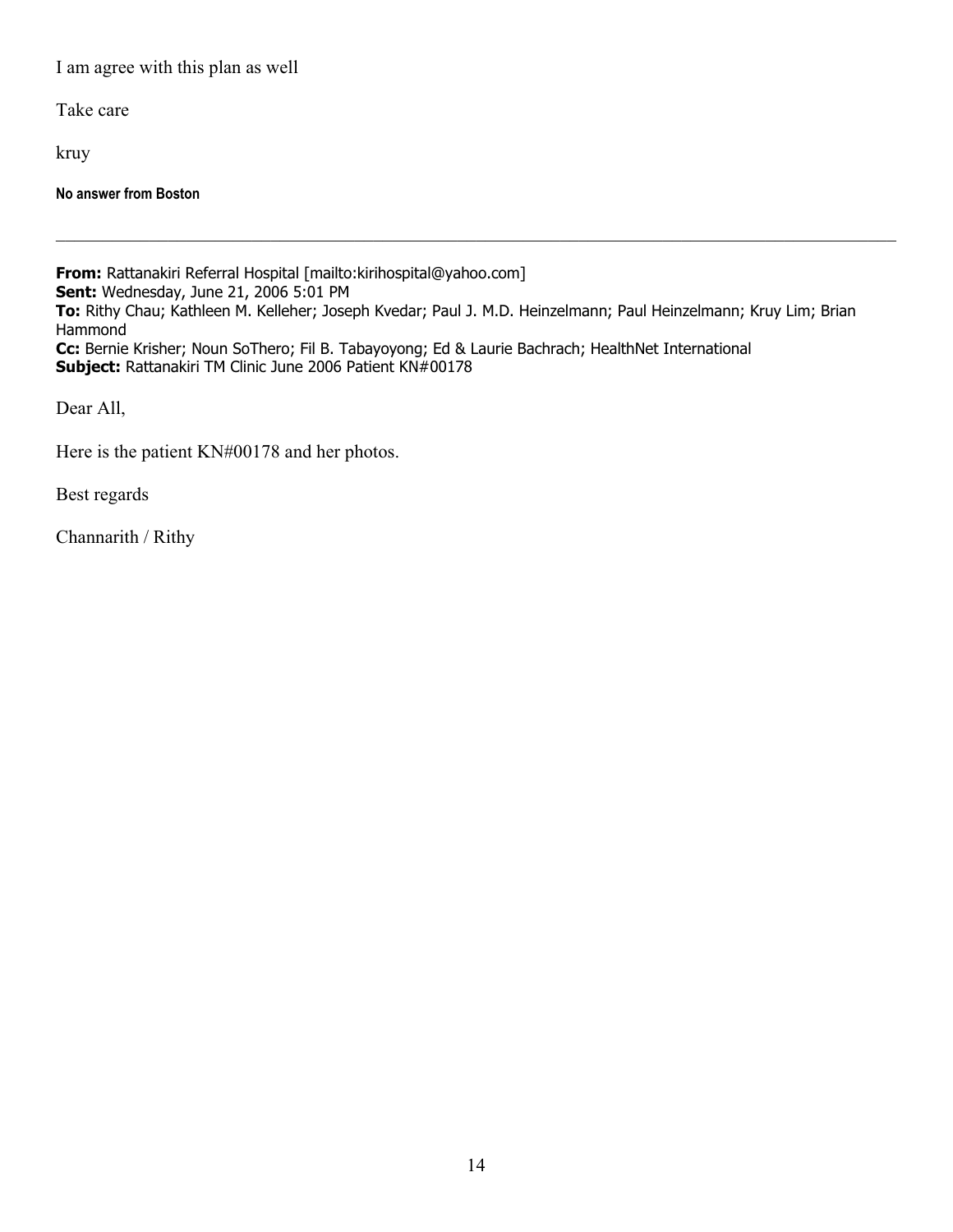

### **Patient: KN#00178, 38F, Village Ochum**

**Chief Complaint:** pressure pain on top head x 1 y and ear pressure x 1 year

**HPI:** The first time, her complaint of headache on top head and dizziness off and on , and she treated with unknown medicines and traditional drugs at Hospital and but when she returned to her village her symptoms can not resolve . She also said that during her HA she got ear pressure and nasal/sinus congestion, though no severe allergic sx like runny nose, sneezing, coughing, etc. No seizure, no syncope, no blackout, no visual change or images, no funny smell. No wt loss, no STI hx.

**PMH/SH:** none

**Social Hx:** casual drinker .

**Allergies:** none

**Family Hx:** unremarkable

**ROS:**

**PE: Vital Signs: BP: 90/60 P :65 R :24 T: 37.5 Wt** :

**General:** look stable

**HEENT:** PERRLA and EOMI, visual acuity Snellen eyechart 20/40 bilaterally, no lymphadenpathy, no thyromegaly, no JVD

**Chest:** lungs :clear both sides Heart : HRRR no murmur

**Abdomen:** soft, active BS, no organolmegaly, no mass .

**Musculoskeletal:** unremarkable

**Neuro:** motor and sensory are intact, normal gait

**GU:** none

**Rectal:** none

**Previous Lab/Studies:** none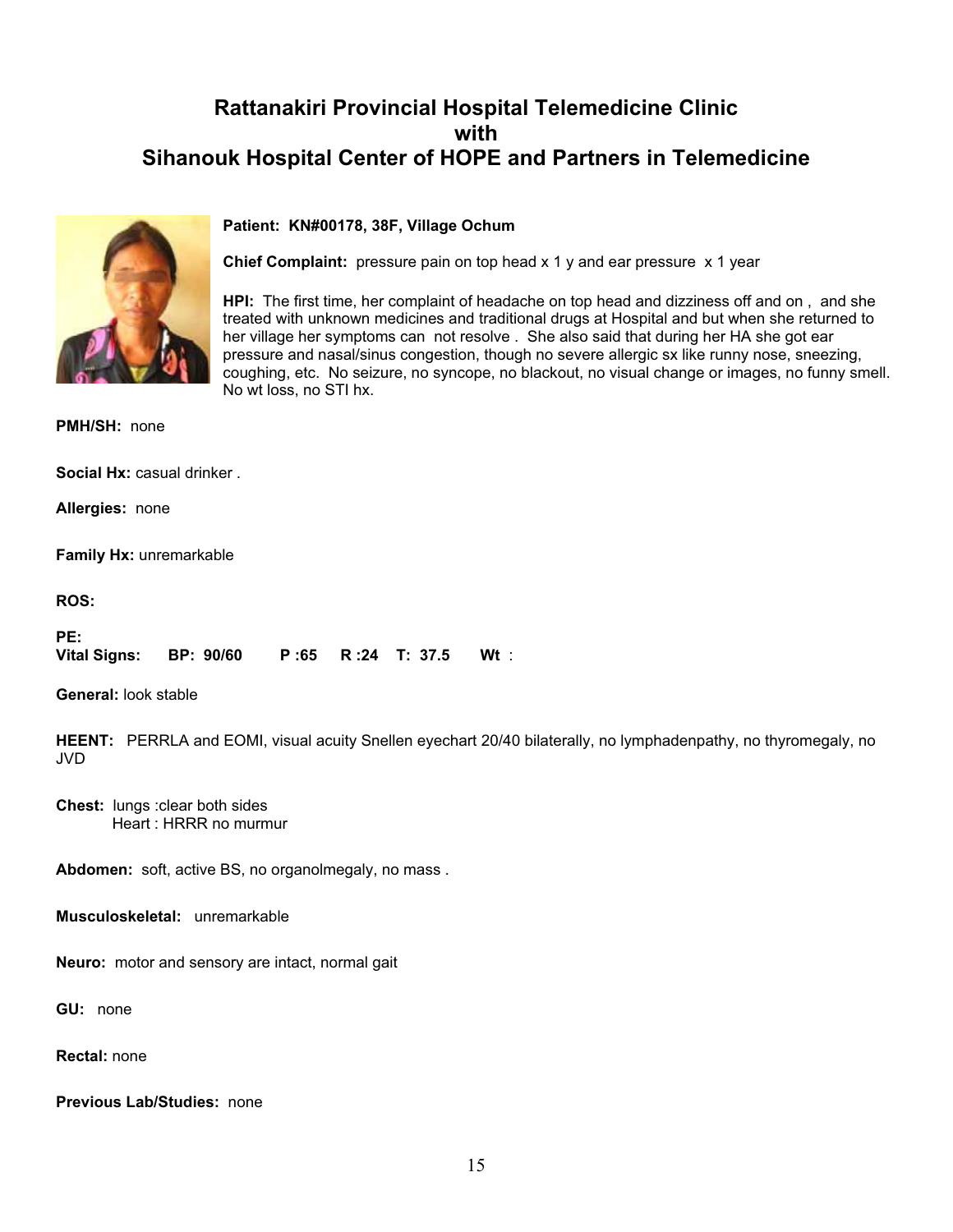### **Lab/Studies Requests:**

**Assessment:** 1.myopia 2. tension Headache 3.sinus headache

- **Plan:** 1. Para 500 mg 1-2 tab po qid prn pain
	- 2. Get prescription glass in PP (patient pay on her own)

**Comments/Notes:** please, give a good idea

**Examined by:** Dr San **Date: 21/6/06**

Please send all replies to kirihospital@yahoo.com and cc: to tmed\_rithy@online.com.kh . *The information transmitted in this e-mail is intended only for the person or entity to which it is addredded and may contain confidential and/or priviledged material. Any review, retransmission, dissemination or other use of or taking of any action in reliance upon, this information by persons or entities other than the intended recipient is prohibited. If you received this e-mail in error, please contact the sender and delete material from any computer.*

**From:** Lim kruy [mailto:kruylim@yahoo.com] **Sent:** Thursday, June 22, 2006 9:32 AM **To:** Rattanakiri Referral Hospital; Rithy Chau; Kathleen M. Kelleher; Joseph Kvedar; Paul J. M.D. Heinzelmann; Paul Heinzelmann; Brian Hammond **Cc:** Bernie Krisher; Noun SoThero; Fil B. Tabayoyong; Ed & Laurie Bachrach; HealthNet International **Subject:** Re: Rattanakiri TM Clinic June 2006 Patient KN#00178

Dear Rithy and Sovann,

I am agree with your assessment and plan.

One question should ask, does the heasdache related to her peri -menstrual period ? any contraceptive used? Take care

kruy

**No answer from Boston** 

**From:** Rattanakiri Referral Hospital [mailto:kirihospital@yahoo.com] **Sent:** Wednesday, June 21, 2006 4:41 PM **To:** Rithy Chau; Kathleen M. Kelleher; Joseph Kvedar; Paul J. M.D. Heinzelmann; Paul Heinzelmann; Kruy Lim; Brian Hammond **Cc:** Bernie Krisher; Noun SoThero; Fil B. Tabayoyong; Ed & Laurie Bachrach; HealthNet International **Subject:** Rattanakiri TM Clinic June 2006 Patient MS#00179 ,51F

**\_\_\_\_\_\_\_\_\_\_\_\_\_\_\_\_\_\_\_\_\_\_\_\_\_\_\_\_\_\_\_\_\_\_\_\_\_\_\_\_\_\_\_\_\_\_\_\_\_\_\_\_\_\_\_\_\_\_\_\_\_\_\_\_\_\_\_\_\_\_\_\_\_\_\_\_\_\_\_\_\_\_\_\_\_\_\_\_\_\_\_\_\_\_\_\_\_\_\_\_\_\_\_\_\_\_\_\_\_\_\_\_\_\_\_\_\_\_**

Dear All,

Here is the patient MS#00179 and her photos.

Best regards

Channarith / Rithy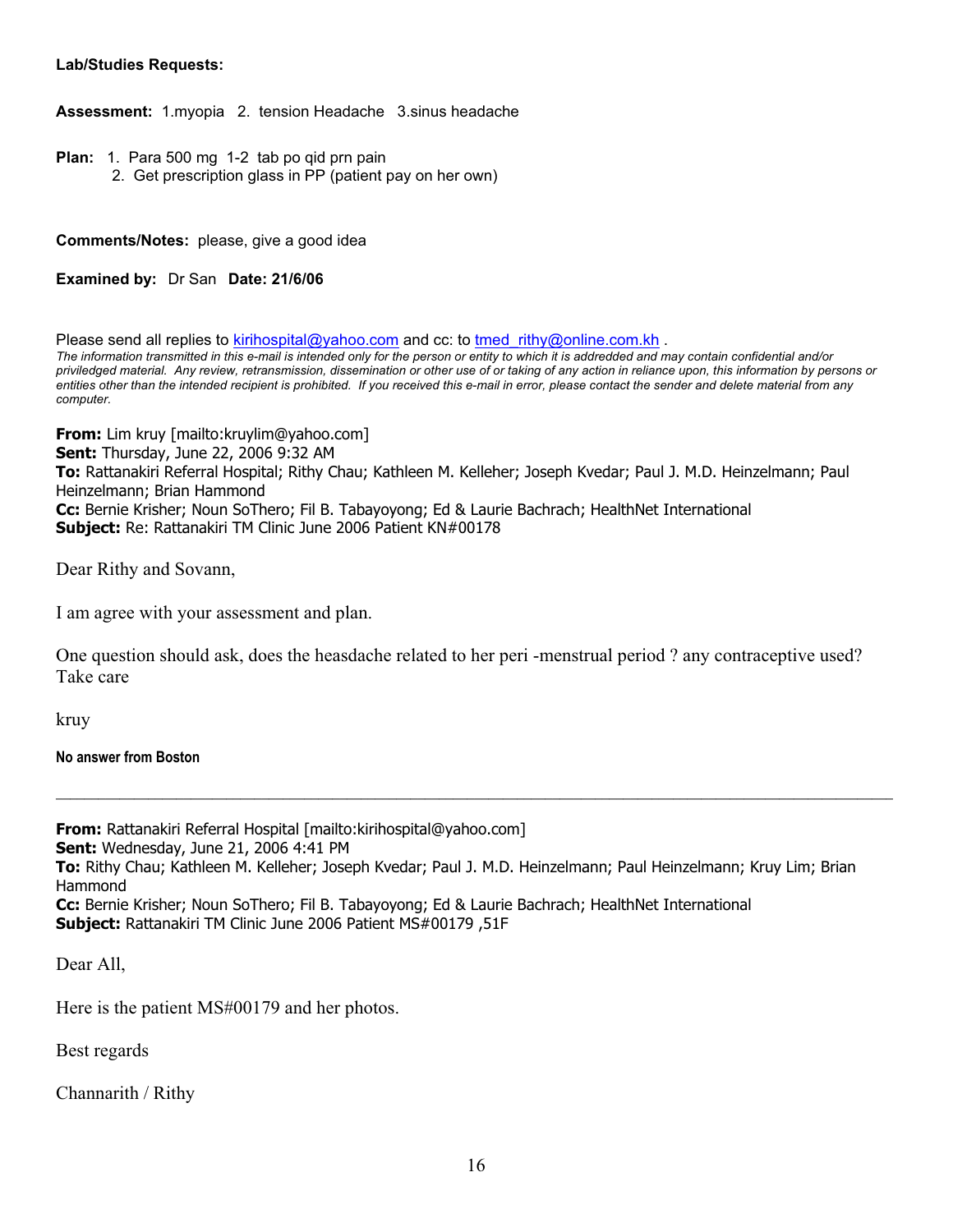**Chief Complaint:** Heartburn off and on and numbness of right arm and right leg x 3 months

**HPIPMH/SH:** Her complains of heartburn off and on with saliva secretion during midnight, and burning pain the retro sternum, diarrhea with liquid  $x$  5 time  $/1$  month ,and sometime there are white sputum stool , numbness and cold of right arm and leg during night more than

**Patient: MS#00179, 51F, Village I** 

day .appetite , no loss weigh , no v/ n , no hipcup .



**Allergies:** none

**Family Hx:** none

**ROS:**

**PE: Vital Signs: BP100/70 P 65 R 20 T: 37.5 Wt** 55kg

 **Social Hx:** none

**General:** look stable

**HEENT:** unremarkable

**Chest:** lungs : clear both sides Heart : no murmur ,

**Abdomen:** active BS, no organolmegaly, no mass .

**Musculoskeletal:** unremarkable

**Neuro:** motor and sensory are intact

**GU:**

**Rectal:**

**Previous Lab/Studies:**

**Lab/Studies Requests:**

**Assessment:** 1.GERD 2.Parasitis 3.Vitamin B deficiency ?

**Plan:** 1.omeprazol 20mg 1 tab po qd x 2 month 2 Albendazol 500 mg 1 tab bid x 5 d 3.education more vegetable 4.B –complex 1 tab po qd x one month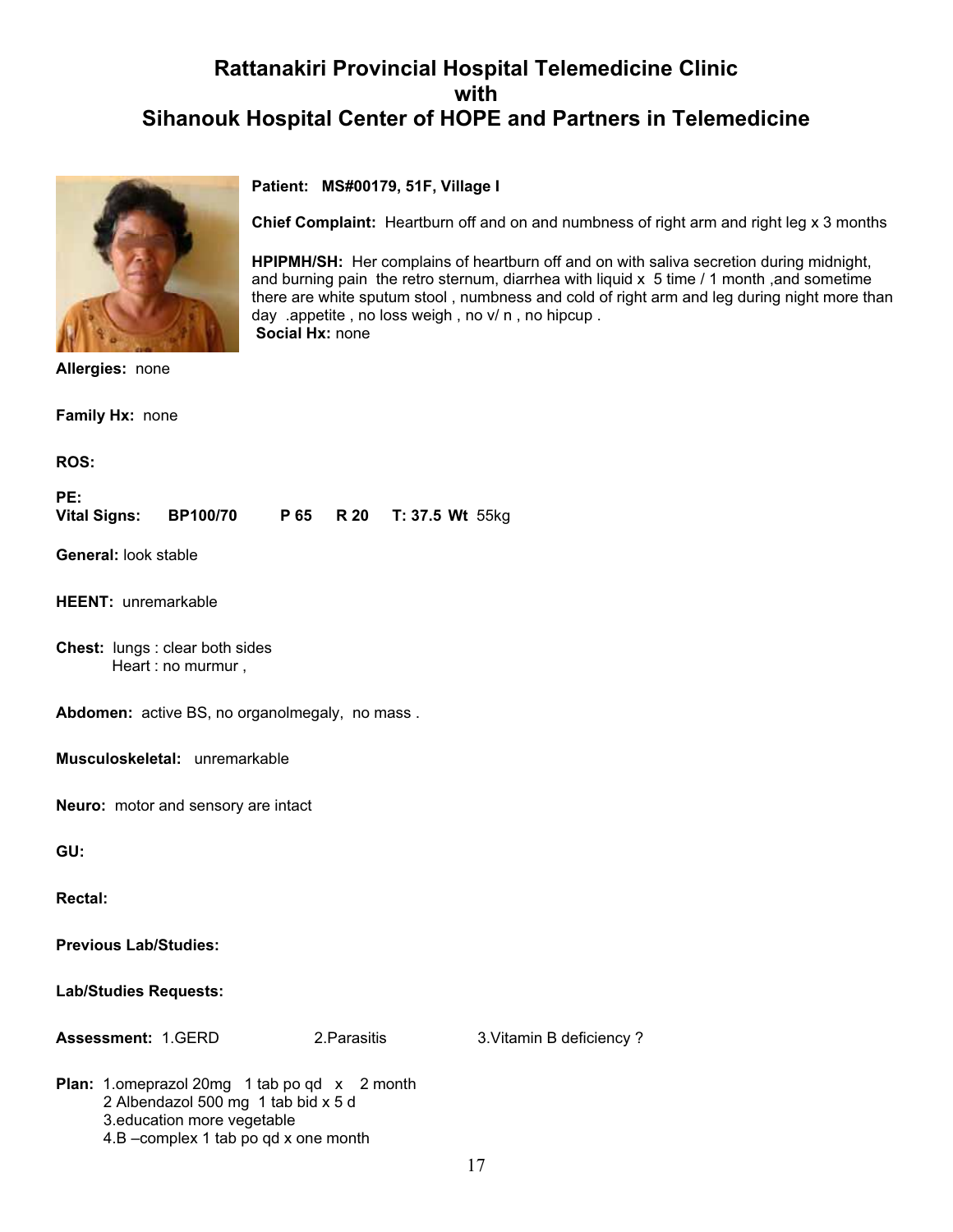

### **Comments/Notes:** please give a good idea

**Examined by:** Dr San **Date: 21/6/06**

Please send all replies to kirihospital@yahoo.com and cc: to tmed\_rithy@online.com.kh .

*The information transmitted in this e-mail is intended only for the person or entity to which it is addredded and may contain confidential and/or priviledged material. Any review, retransmission, dissemination or other use of or taking of any action in reliance upon, this information by persons or entities other than the intended recipient is prohibited. If you received this e-mail in error, please contact the sender and delete material from any computer.*

**\_\_\_\_\_\_\_\_\_\_\_\_\_\_\_\_\_\_\_\_\_\_\_\_\_\_\_\_\_\_\_\_\_\_\_\_\_\_\_\_\_\_\_\_\_\_\_\_\_\_\_\_\_\_\_\_\_\_\_\_\_\_\_\_\_\_\_\_\_\_\_\_\_\_\_\_\_\_\_\_\_\_\_\_\_\_\_\_\_\_\_\_\_\_\_\_\_\_\_\_\_\_\_\_\_\_\_\_\_\_\_\_\_\_\_\_\_\_**

### **No answer from Boston**

**From:** Rattanakiri Referral Hospital [mailto:kirihospital@yahoo.com]

**Sent:** Wednesday, June 21, 2006 4:23 PM

**To:** Rithy Chau; Kathleen M. Kelleher; Joseph Kvedar; Paul J. M.D. Heinzelmann; Paul Heinzelmann; Kruy Lim; Brian Hammond

**Cc:** Bernie Krisher; Noun SoThero; Fil B. Tabayoyong; Ed & Laurie Bachrach; HealthNet International **Subject:** Rattanakiri TM Clinic June 2006 Patient MY#00156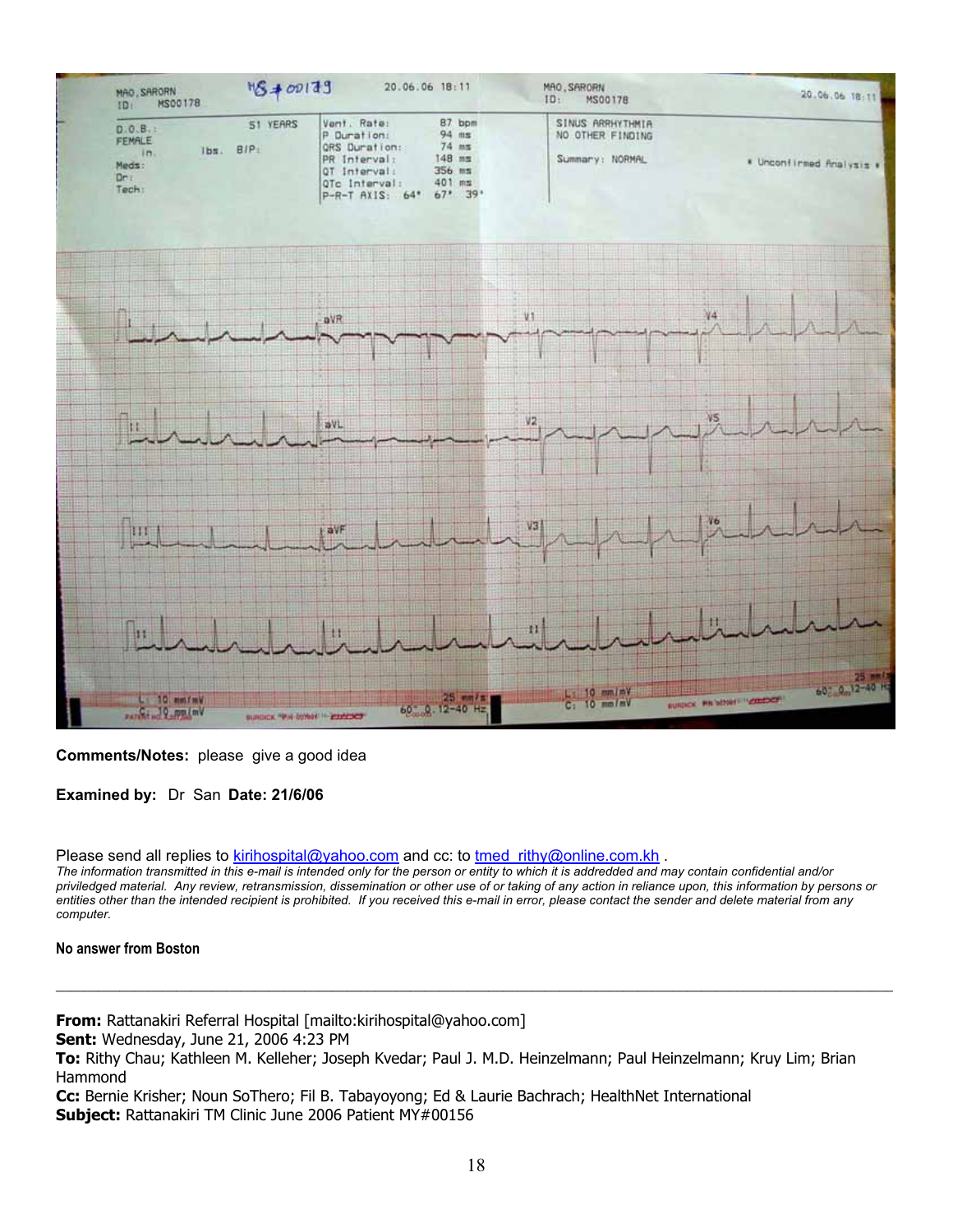Dear All,

Here is the follow up case patient MY#00156 and her photos.

Best regards

Channarith / Rithy

### **Rattanakiri Referral Hospital Telemedicine SOAP Form**





**Subject:** DM II Patient x 6yrs from the 01/06 TM clinic and was tx with chlorpropramide 250mg 2 po qd and was well-controlled for the next 2 months and then she missed her f/u appointment with RRH TM physician causing her to not do any exercise nor did she continued to adhere to the low fat/low sugar diet as prescribed. She still c/o +polydipsia, polyuria, polyphagia and occasional bilateral hand tingling without numbness; her feet were ok; she also said that her heart has been

beating abnormally but no SOB, no CP, no HA, no syncope, no cough, no dysuria, no rash.

Current Med: 1. Chlorpropramide 250mg 2 po qd 2. ASA 81mg 1 po qd

**Object: Vital Signs: BP 110/65 P 80 R 18 T 36.5C Wt 65kg Ht. 1.55 BMI=27**  Gen: **looks stable, obese, not tachypnic, not diaphoretic**  HEENT: **unremarkable** Chest: **CTA, HRRR with skip beats, no murmur**  Abd: **Obese, soft, +BS, no tenderness, no HSM**  MS/Neuro: **+2/4 DTRs, motor and sensory intact, no tremor, MS +5/5, good pulses, no rash, no foot wound** 



**Previous Lab/Studies:** 

### **Lab/Studies Requests:**

 **Done today ==> U/A: gluc 4+; RBS: 315mg/dL; EKG: Sinus rhythm HR=74 with PVC; CXR=WNL Pending: CBC, chem., fasting BS, Creat, BUN, tot Chol, TG**

### **Assessment:**

- 1. DM II with PNP
- 2. Overweight
- 3. PVC

### **Plan:**

- 1. Chlorpropramide 250mg 2 po qd
- 2. Metformin 500mg 1 po qhs
- 3. ASA 300mg ¼ po qd
- 4. DM II educ and foot care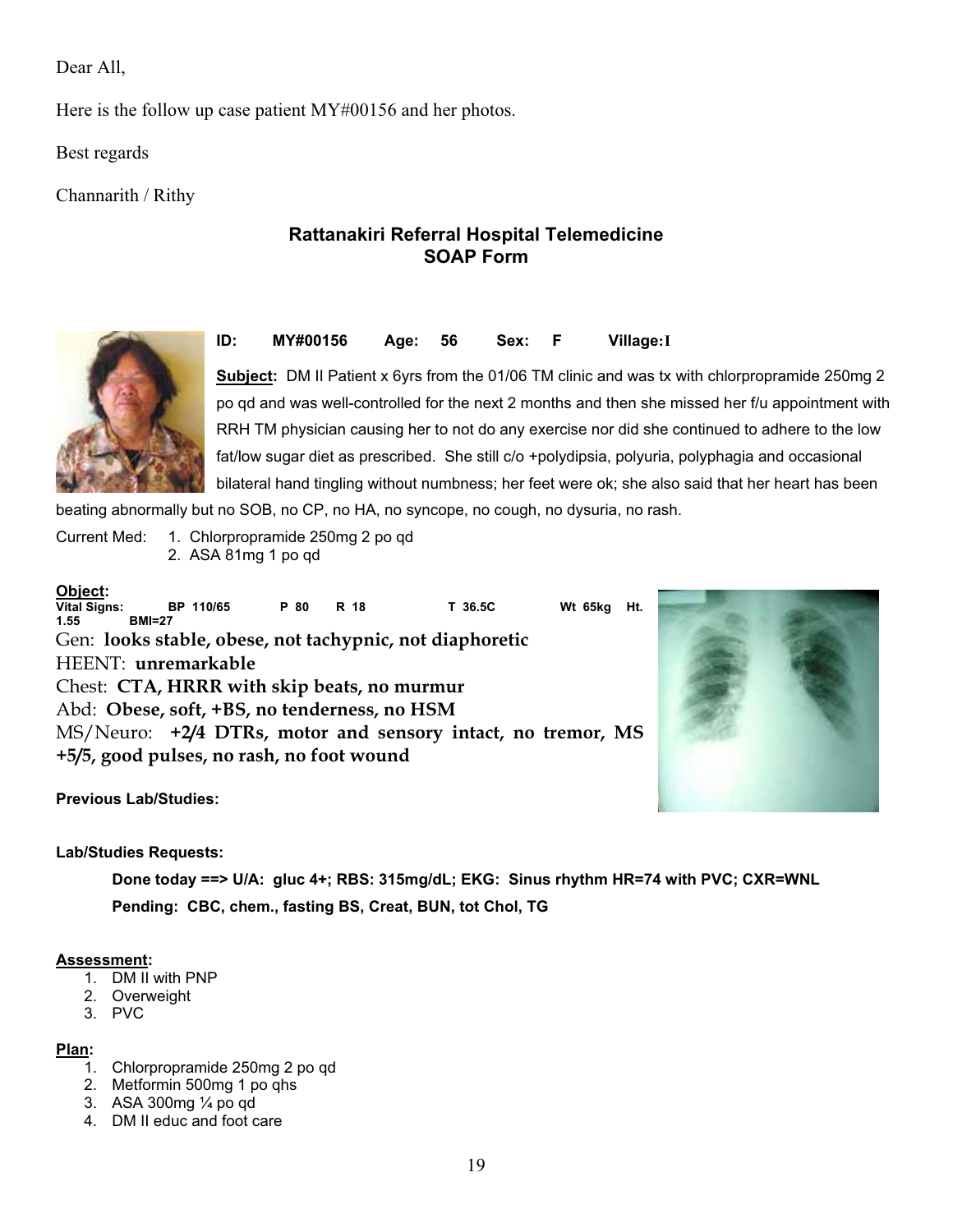

### **Comments/Notes:**

### **Examined by:** Chau Rithy/Kok San **Date: 21 June 2006**

Please send all replies to **kirihospital@yahoo.com** and cc: to tmed\_rithy@online.com.kh .

*The information transmitted in this e-mail is intended only for the person or entity to which it is addredded and may contain confidential and/or priviledged material. Any review, retransmission, dissemination or other use of or taking of any action in reliance upon, this information by persons or entities other than the intended recipient is prohibited. If you received this e-mail in error, please contact the sender and delete material from any computer.*

**No answer from Boston**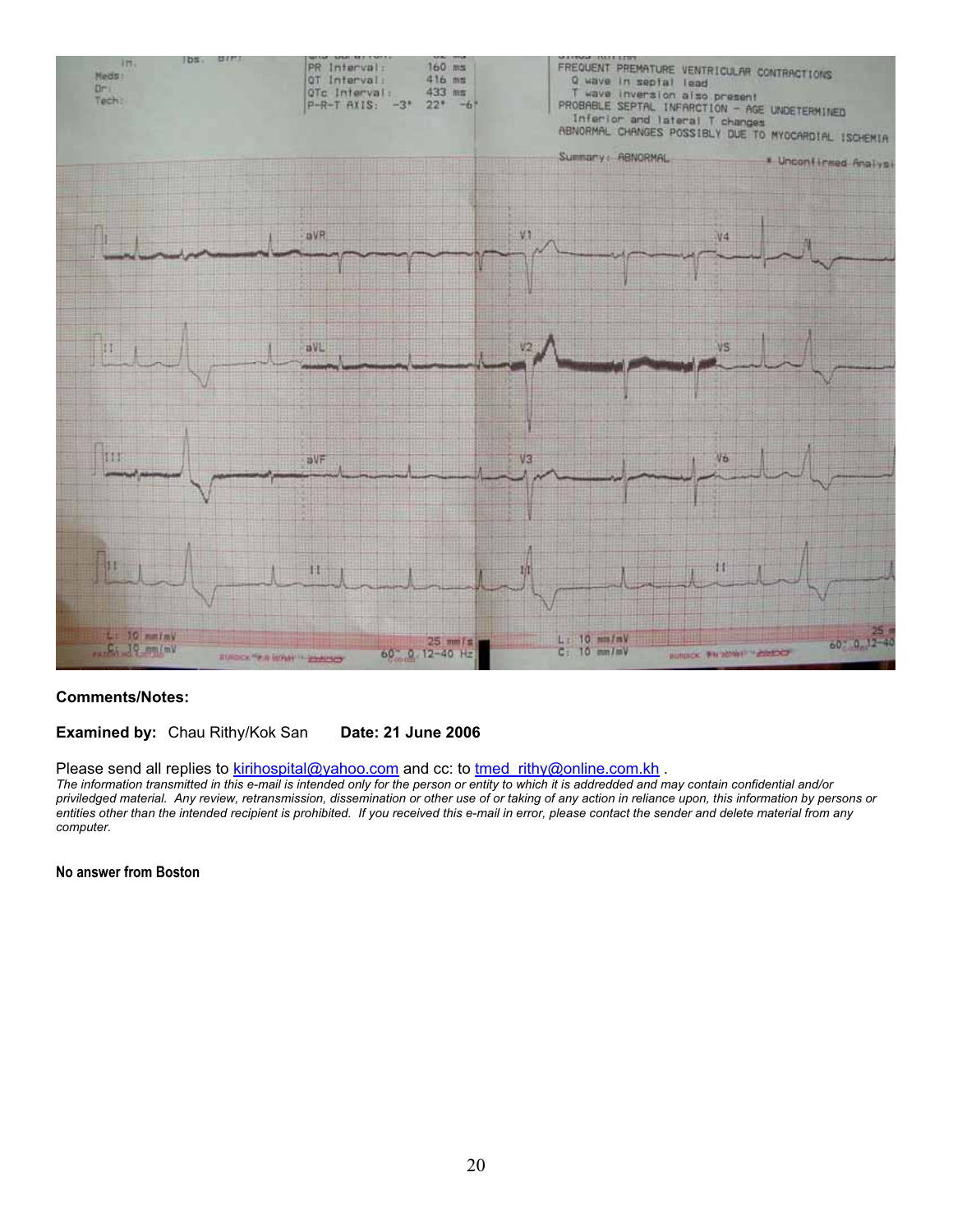# **Wednesday/Friday, June 21/23, 2006**

## **Follow-up Report for Rattanakiri TM Clinic**

There were 18 patients seen during this month TM clinic at Rattanakiri Referral Hospital (RRH). The data of 7 new and 1 follow-up cases were transmitted and received replies from both Phnom Penh and Boston. Per advice sent by Partners in Boston and Phnom Penh Sihanouk Hospital Center of HOPE as well as advices from PA Rithy on site, the following patients were managed and treated per local staff:

[Please note that in general the practice of dispensing medications at RRH for all patients is usually limited to a maximum of 7 days treatment with expectation of patients to return for another week of supplies if needed be. This practice allows clinicians to monitor patient compliance to taking medications and to follow up on drug side effects, changing of medications, new arising symptoms especially in patients who live away from the town of Banlung and/or illiterate. Medications and lab tests not available/done at RRH are provided by SHCH to TM patients at no cost]

## **Treatment Plan for Rattanakiri TM Clinic June 2006**

## **New Patients**

### **1. NK#00173, 11F (III Village)**

**Diagnosis** 

**Treatment** 

- 1. Stye Right Eyelid
- 1. Tetracycline eye ointment 5g apply bid on right eye x 5d
- 2. Ibuprofen 100mg/5cc 10cc po tid prn pain x3d
- 3. Cephalexin 250mg 1t po tid x 10d
- 4. If not better refer to Angdourng Hospital for I & D

### **2. OT#00174, 47F (I Village)**

**Diagnosis** 

- 1. Lymphoma
- 2. Migraine HA

**Treatment** 

- 1. Consider removal of lipoma
- 2. Diflunisal 500mg 1t po bid prn HA
- 3. Avoid triggered food (esp. MSG)

### **3. NB#00175, 10M (I Village)**

**Diagnosis** 

1. Left Testicular Hydrocele

**Treatment** 

- 
- 
- 
- 1. Refer for surgical consultation and possible at Kantha Bopha or Ankor Hospital for Children
- 2. Ibuprofen 100/5cc 10cc tid prn pain

### **4. KK#00176, 27F (I Village)**

Diagnosis

**Treatment** 

- 1. Thyroid Disorder
- 1. Draw blood for TFT, CBC, Lyte , BUN, Creat, Glucose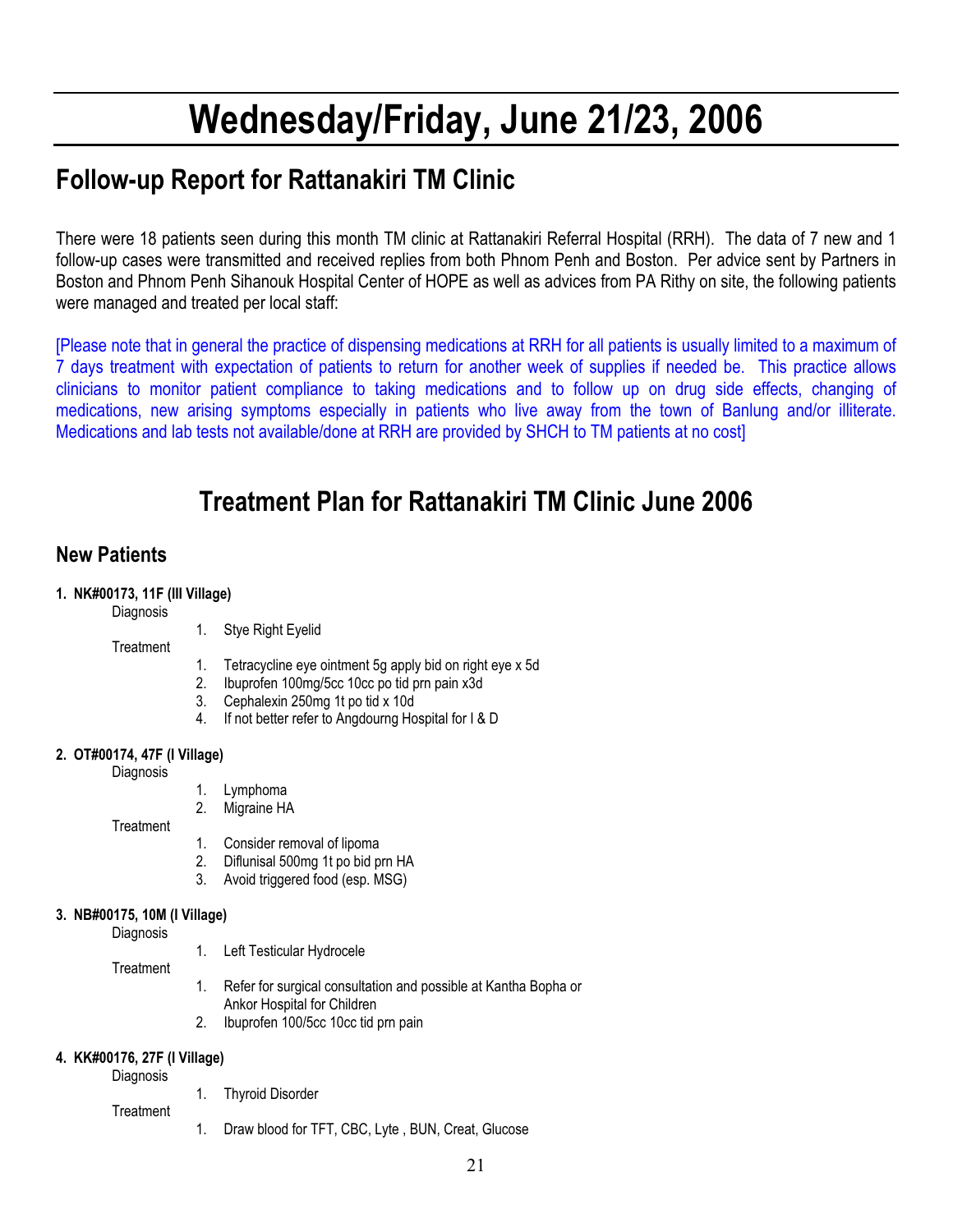### **5. NS#00177, 40F (I Village)**

Diagnosis

- 1. Goiter
- 2. Upper Respiratory Infection

### **Treatment**

- 1. Check for TSH and Free T4at SHCH
- 2. Loratidine 10mg 1t po qd prn
- 3. Paracetamol 500mg 1t po q6h prn fever/pain

### **6. KN#00178, 38F (Ochum Village)**

**Diagnosis** 

- 1. Myopia
- **Tension HA**
- 3. Sinus HA

**Treatment** 

- 1. Diflunisal 500mg 1t po bid prn HA<br>2. Get prescription glass in Phnom P
- Get prescription glass in Phnom Penh (patient pay on her own)

### **7. MS#00179, 51F (I Village)**

**Diagnosis** 

- 1. GERD
- 2. Parasititis
- 3. Vit. B Ddficiency

**Treatment** 

- 1. Omeprazole 20mg 1t po qhs x 2mo
- 2. Albendazole 200mg 2t po bid x 5d<br>3. Vit. B-Complex 10cclM gd x 3d
- 3. Vit. B-Complex 10cclM qd x 3d<br>4. Vit B-complex 1t po qd x 1mo
- 4. Vit B-complex 1t po qd x 1mo<br>5. Metochlorpramide 10mg 1t po
- 5. Metochlorpramide 10mg 1t po qhs<br>6. MTV 1t po qd x 2mo
- MTV 1t po qd x 2mo
- 7. Educate to eat more vegetable

## **Follow up Patients**

### **1. OT#00155**

Diagnosis

1. DMII 2. HTN

**Treatment** 

- 1. Lisinopril 5mg 1t po qd x 100d
- 2. ASA 81mg 1t po qd x 100d
- 3. Glibenglamide 5mg 2t po bid x 100d
- 4. Meformin 500mg 2t po bid x 100d
- 5. Disipramin 75mg 1/2t po qhs

### **2. TV#00157, 53F (Phnom Kok Village)**

**Diagnosis** 

1. Hyperthyroidism

**Treatment** 

- 1. Carbimazole 5mg 1t po qd x 100d
- 2. Recheck TSH and Free T4 at SHCH

### **3. PN#00052, 53F (Ban Fang Village)**

Diagnosis

- 1. Hyperthyroidism
- **Treatment** 
	- 1. Carbimazole 5mg 1t potid x 100d
	- 2. Recheck TSH and Free T4 at SHCH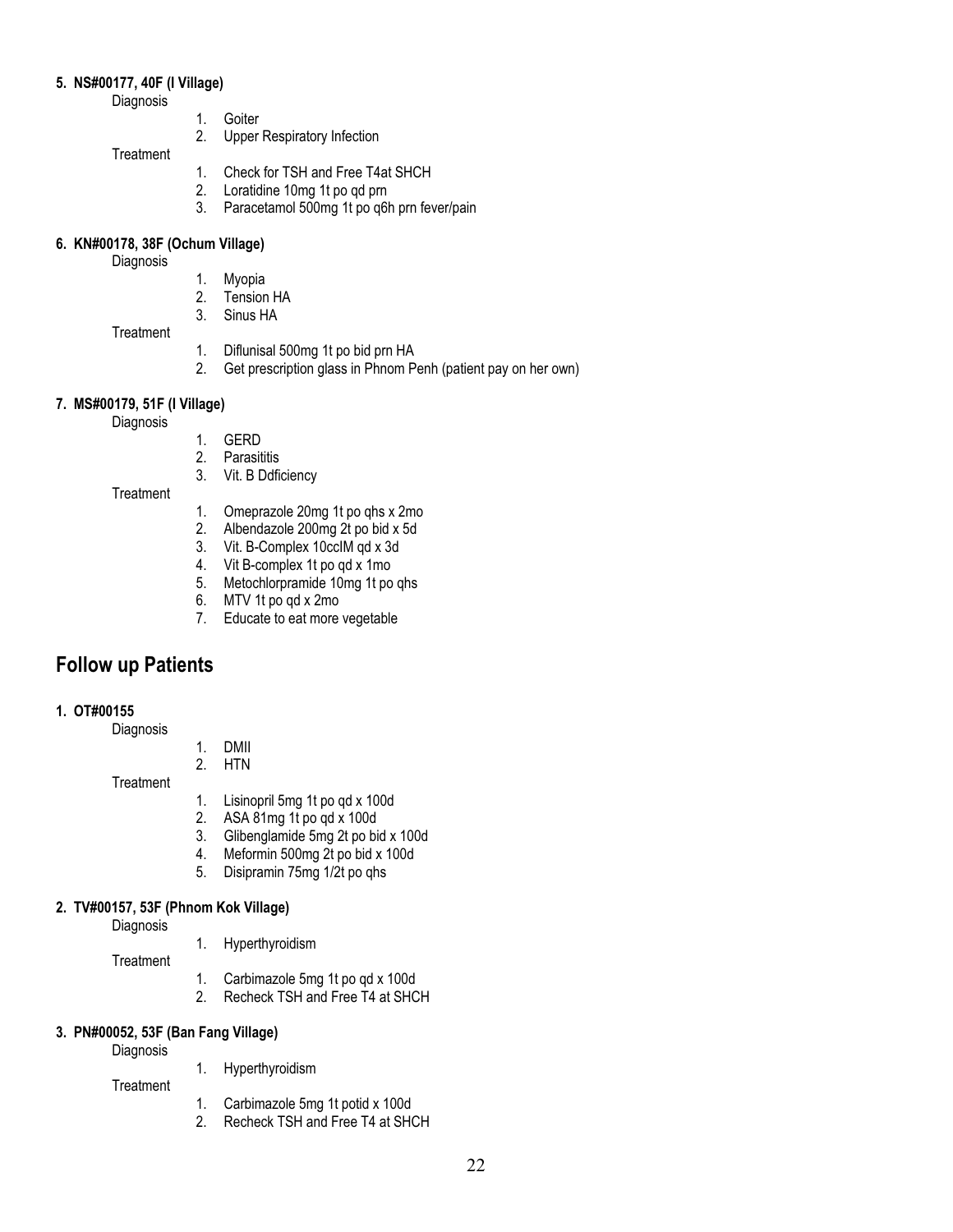### **4. RH#00160, 67F (I Village)**

Diagnosis

- 1. HTN<br>2. DMII
- 2. DMII<br>3. PNP
- 3. PNP
- 4. OA

**Treatment** 

- 1. Glibenglamide 5mg 1t po qd x 100d<br>2. ASA 300mg 1/4t po qd x 100d
- 2. ASA 300mg 1/4t po qd x 100d
- 3. Captopril 25mg 1t po qd x 100d<br>4 Disipramine 75mg 1/2t po qbs x
- 4. Disipramine 75mg 1/2t po qhs x 100d

### **5. UP#00093, 52F (III Village)**

**Diagnosis** 

- 1. Hyperthyroidism
- **Treatment**
- 
- 1. Methymazole 10mg 1/2t po tid x 100d<br>2. Recheck TSH and Free T4 at SHCH
- Recheck TSH and Free T4 at SHCH

### **6. LH#00116, 59F (IV Village)**

**Diagnosis** 

- 1. Hyperthyroidism
- 2. Cardiomegaly

**Treatment** 

- 1. Methymazole 10mg 1/2t po qd x 100d
- 2. HCTZ 50mg 1/2t po qd x 100d
- 3. ASA 81mg 1t po qd x 100d

### **7. CL#00122, 33F (III Village)**

**Diagnosis** 

1. Hypothyroidism

**Treatment** 

1. Recheck TSH and Free T4 at SHCH

### **8. PS#00171, 14F (VI Village)**

**Diagnosis** 

**Treatment** 

- 1. Goiter?
	-
- 1. Recheck TSH and Free T4 at SHCH

### **9. MY#00156, 56F (I Village)**

Diagnosis

- 1. DMII with PNP<br>2. Overweight
- 2. Overweight<br>3. PVC
- PV<sub>C</sub>
- 4. Hyperlipidemia

**Treatment** 

- 1. Chlorpropramide 25mg 2t po qd x 100d<br>2. ASA 300mg 1/4t po qd x 100d
- 2. ASA 300mg 1/4t po qd x 100d
- 3. Meformin 500mg 1t po qhs x 100d
- 4. DMII education and Foot Care

### **10. KL#00170, 68F (I Village)**

Diagnosis

- 1. DMII with PNP<br>2. PTB
- 2. PTB
- 3. Vit. Deficiency
- **Treatment**
- 1. Glibenglamide 5mg 1t po bid x 100d
- 2. Atenolol 50mg 1/4t po qd
- 3. ASA 300mg 1/4t po qd
- 4. Furosemide 20mg 1t po qd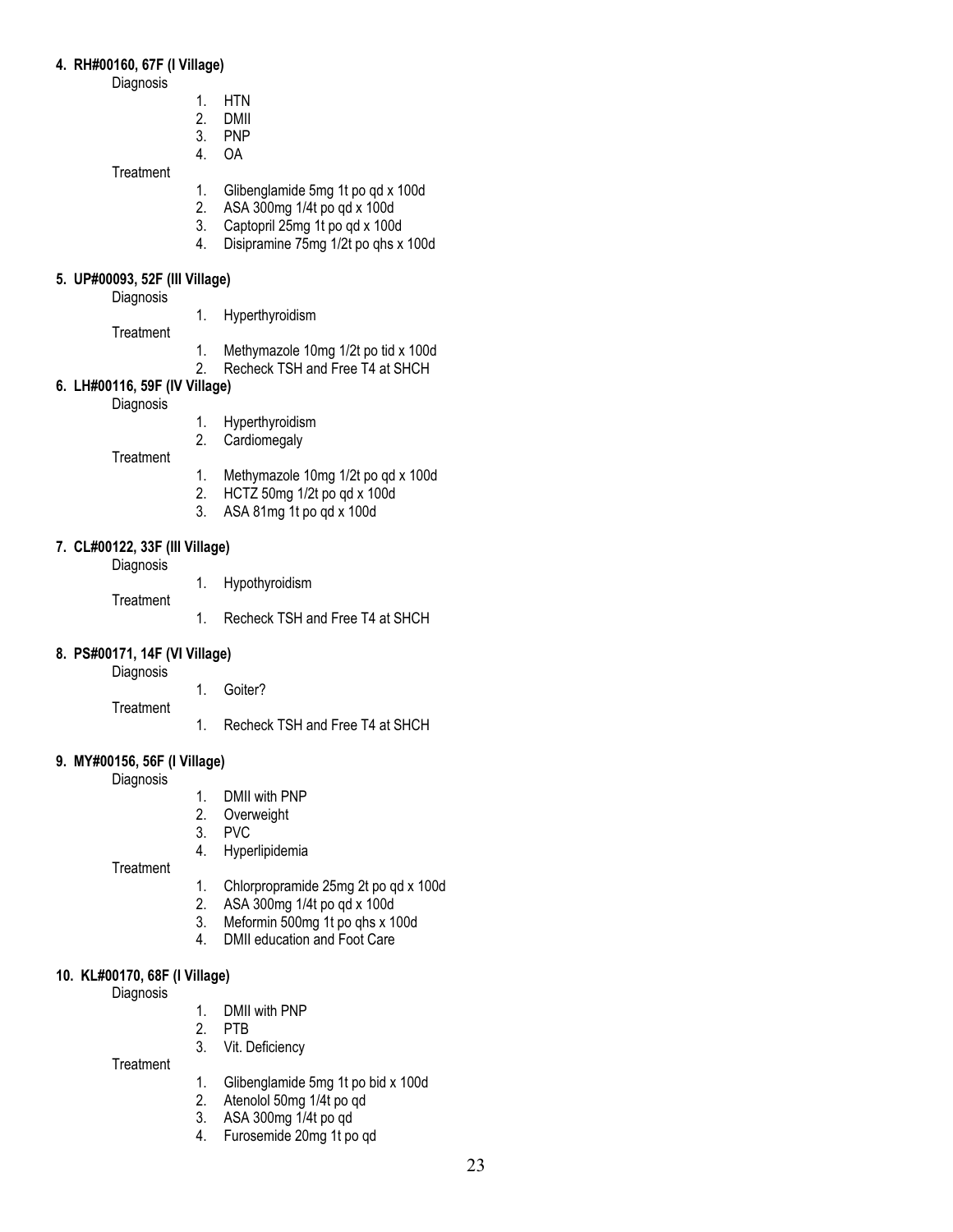- 5. MTV 1t po qd x 100d
- 6. Disipramine 75mg 1/2t po qhs
- 7. Isosorbid nitrate 1t po tid prn chest pain
- 8. DMII education and foot care
- 9. AFB examination

### **11. PO#00148, 67F (III Village)**

Diagnosis

1. DMII with PNP

2. HTN

**Treatment** 

- 1. Glibenglamide 5mg 1t po qd x 100d
- 2. Meformine 500mg 1t po qhs x 100d
- 3. Lisinopril 5mg 1/2t po bid and control BP in 2 week
- 4. ASA 81mg 1t po qd
- 5. Amitriptyline 25mg 1/2t po qhs x 100d

### **Lab Results for Rattanakiri TM Patients June 2006**

The following lab tests were done at SHCH without any charges to the patients (and due to unavailable service at RRH):

### **1. KK#00176, 27F**

Lab Results:  $-$  TSH = 1.22 [Normal: 0.49-4.67 $\mu$ IU/mL] - Free T4 = 16.87 [Normal: 9.14-23.81pml/L]

Dx: Euthyroid

Tx: No additional medication needed, mainly reassuring patient

### **2. NS#00177,40F**

| Lab Results: - TSH |           | $=$ | 0.19                      | [Normal: 0.49-4.67µIU/mL]       |
|--------------------|-----------|-----|---------------------------|---------------------------------|
|                    | - Free T4 |     | $\mathbf{r} = \mathbf{r}$ | 13.62 [Normal: 9.14-23.81pml/L] |

Dx: Subclinical Hyperthyroidism

Tx: Add Carbimazole 25mg 1 tab po tid, but can recheck TFT in 2 months

### **3. TV#00157, 53F**

Lab Results: - TSH =  $0.74$  [Normal:  $0.49 - 4.67 \mu IU/mL$ ] - Free T4 = 10.14 [Normal: 9.14-23.81pml/L]

Dx: Euthyroid

Tx: Please stop her carbimazole (if given any earlier) and we will recheck her TFT in 6 months

### **4. PN#00052, 53F**

Lab Results:  $-$  TSH = 0.05 [Normal: 0.49-4.67 $\mu$ IU/mL]  $-$  Free T4  $=$  42.75 [Normal: 9.14-23.81pml/L]